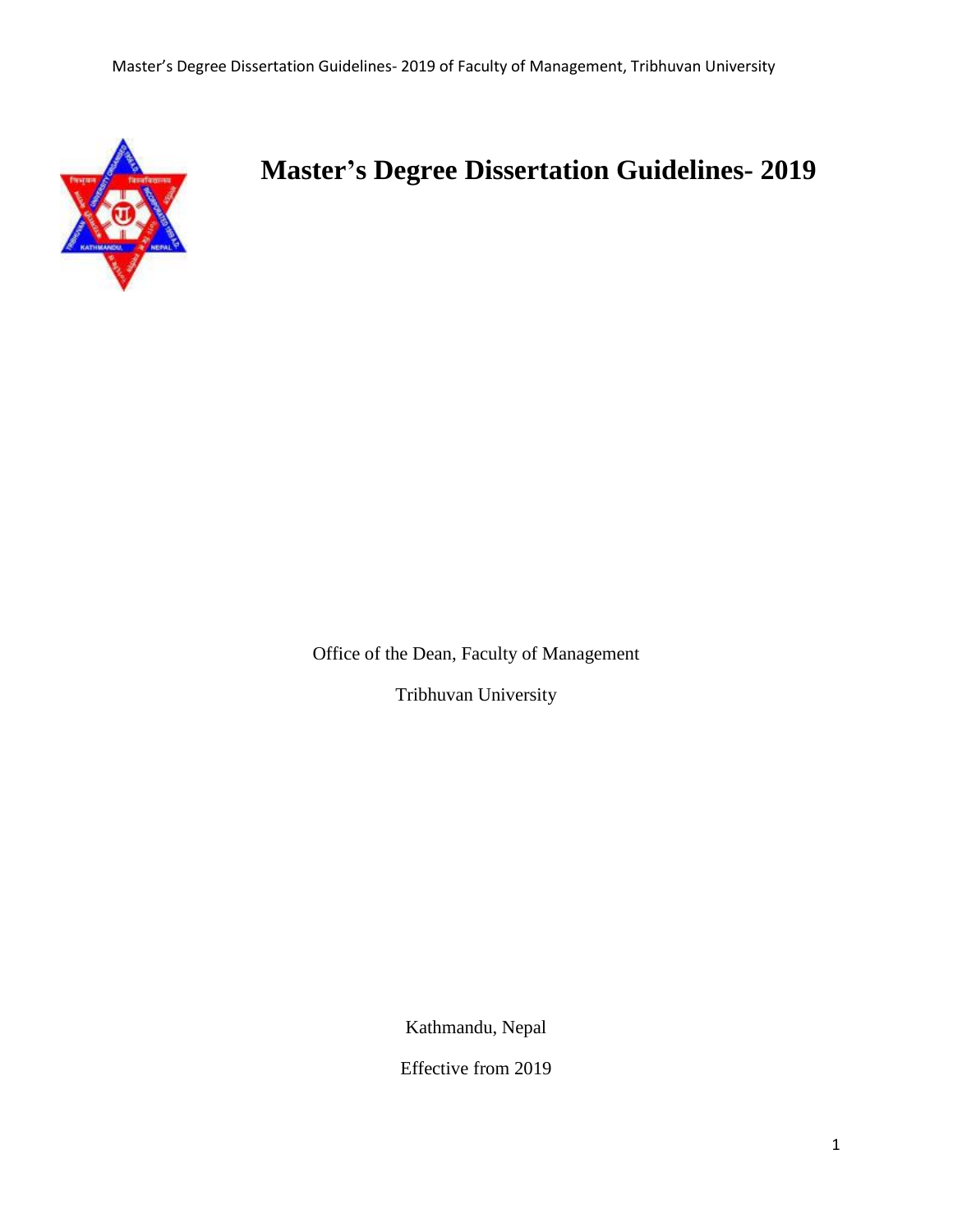| <b>Table of content</b>                             | Page |
|-----------------------------------------------------|------|
| Chapter- I: Introduction                            | 3    |
| <b>Dissertation Guidelines</b>                      | 3    |
| Dissertation                                        | 3    |
| <b>Research Committee Approval</b>                  | 4    |
| Chapter- II; Research Ethics                        | 5    |
| <b>Research Ethics</b>                              | 5    |
| Chapter-III: Requirements                           | 7    |
| Requirements for Masters' dissertation              | 7    |
| <b>Regulation of FOM on Dissertation Writing</b>    | 7    |
| <b>Proposal Writing</b>                             | 7    |
| <b>Dissertation Structure and Contents</b>          | 9    |
| Paper and Typography                                | 20   |
| <b>Evaluation of the Dissertation</b>               | 21   |
| Appendices                                          | 21   |
| Appendix- A; Regulation of FOM Dissertation Writing | 21   |
| Appendix-B: Format of Preliminary Materials         | 23   |
| Appendix-C: Guidelines for Table and Figures        | 27   |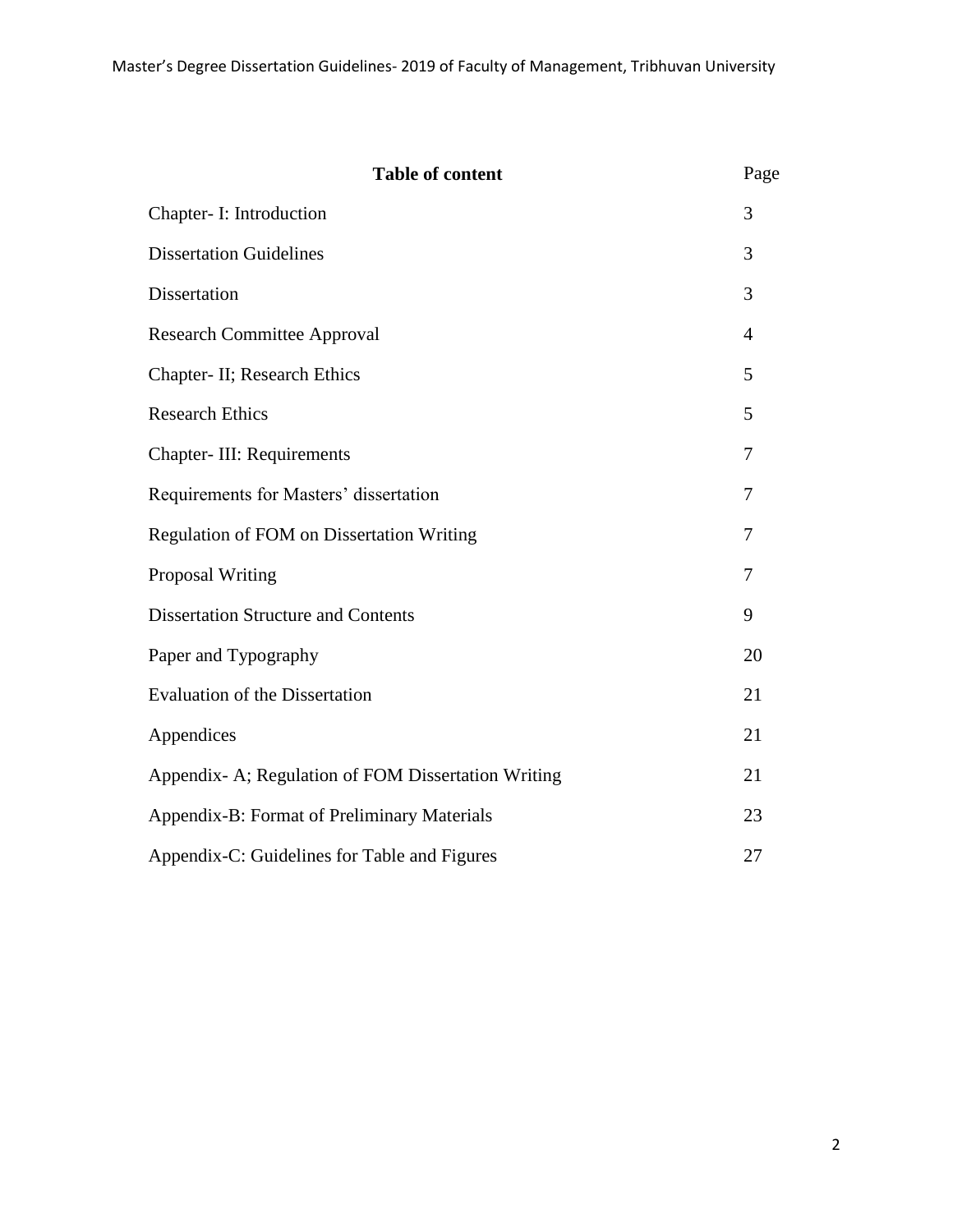#### **CHAPTER- I: Introduction**

## **Dissertation Guidelines**

These dissertation guidelines have been created as a guide to help Master's level students establish minimum requirements, academic standards, the physical format and appearance of dissertation. The purpose is to provide academic requirements and structural guidelines required for dissertation writing to the students under the Faculty of Management (FOM), Tribhuvan University (TU). The FOM encourages the preparation of documents to be consistent with the specialized requirements prior to the submission. Submission of this document is the final step in a program leading to conferral of a Master's degree.

## **Dissertation**

A dissertation is a formal academic document following the rules that govern the way in which it is presented. It must have chapters that provide an introduction, a literature review, a justification of the data selected for analysis and research methodology, analysis of the data and, conclusions and recommendations. Advice on the range of suitable topics which relate to the subject area of your Master"s degree will be approved by the dissertation supervisor and research committee.

The dissertation is the final stage of the Master"s degree and provides you with the opportunity to show that you have gained the necessary skills and knowledge in order to organize and conduct a research project. It should demonstrate that you are skilled in identifying an area, or areas, suitable for research: setting research objectives; locating, organizing and critically analyzing the relevant secondary data and authoritative literature; developing an appropriate research methodology; analyzing the primary data selected and drawing on the literature in the field; drawing conclusions; and if appropriate making relevant recommendations and indications of areas for further research.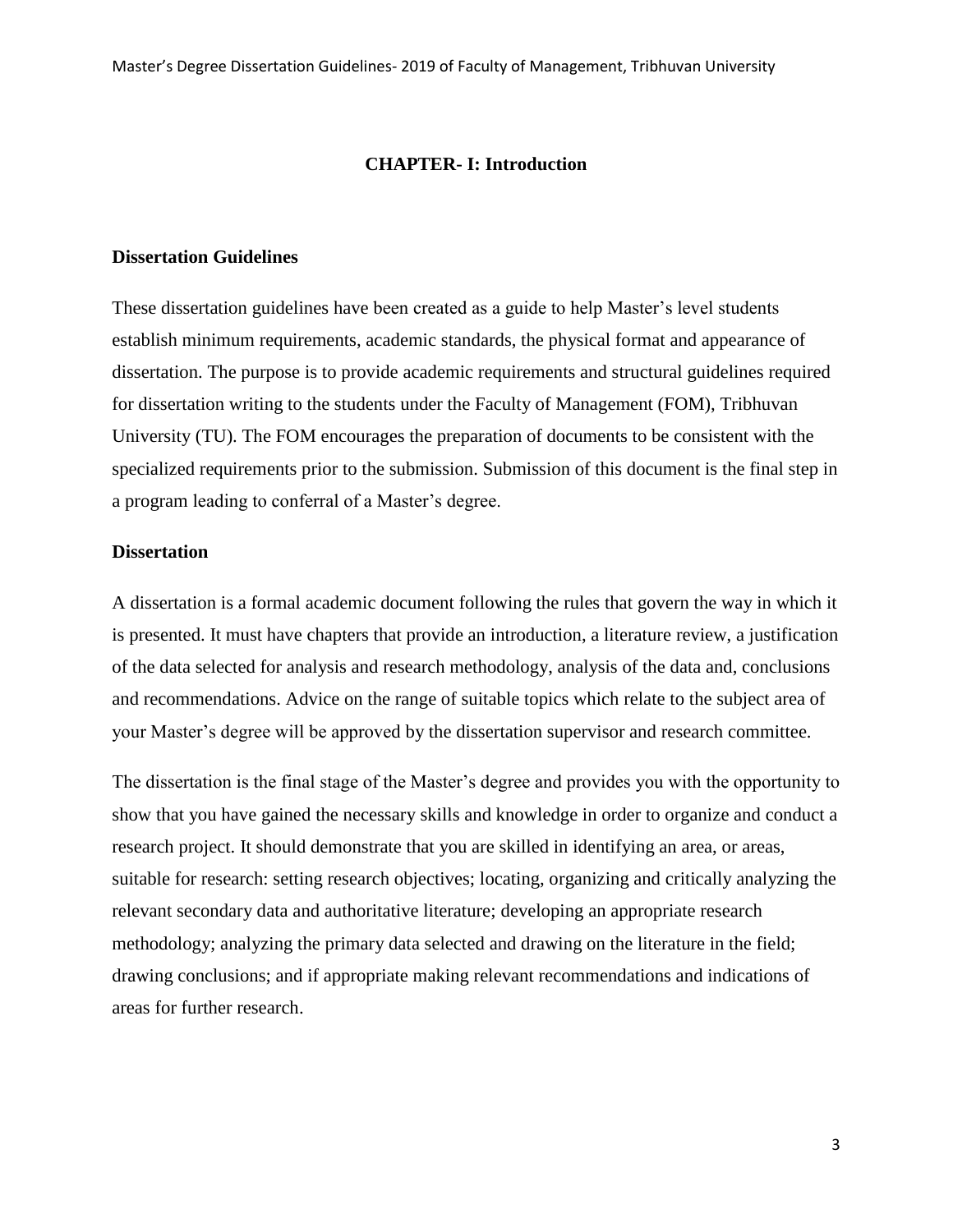## **Research Committee Approval**

Dissertation is an academically admirable professional document and should meet academic vigor and professionally standard in content and appearance. The office of the dean, FOM has established guidelines to ensure uniformity in style and format, and your dissertation must meet these standards to be approved.

**Student Responsibility:** It is the students' responsibility to read and fulfill the requirements presented here and to submit the dissertation maintaining the quality. Correct grammar, punctuation, and spelling always should be used, and these aspects are the responsibility of the student. Please consult your supervisor and committee chair for specific content requirements. Proofreading is the responsibility of the student and his/her supervisor.

**Style:** Most format requirements in the FOM dissertation guidelines take precedence over format rules found in the other style guidelines. Format includes definition of the parts of the thesis and the order in which they must appear the content of the prefatory pages, the type font, margins and spacing, the placement of the page numbers, and the requirements for permission to reproduce copyrighted material. The FOM will recommend a student for the degree sought only when the dissertation completely satisfies the requirements stated in these guidelines.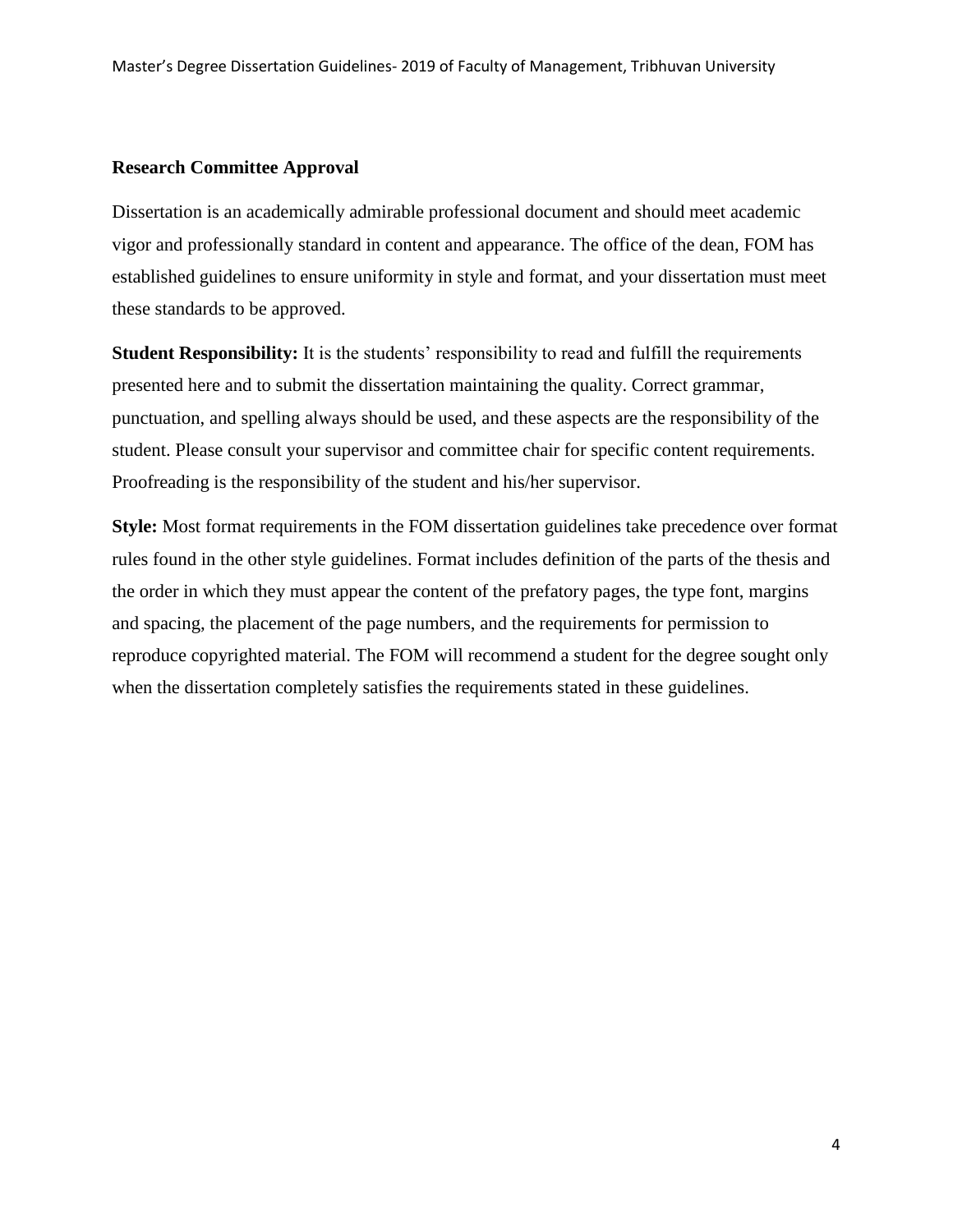#### **CHAPTER II: Research Ethics**

#### **Research Ethics**

Ethical issues have come in forefront in the research writing. All students have a responsibility to conduct and report the results of their research in ethical manner. The dissertation represents the culmination of years of academic preparation and expresses a student's ideas, training and skills. The dissertation therefore deserves the student's effort and with all scholarly work, demands obedience with highest ethical standards.

Fabrication, falsification and plagiarism in proposing, conducting or reporting research or other scholarly activities are ethical misconduct in research. Fabrication means making up results and falsifying research results refers to altering, misrepresenting, or selective misquoting of the findings. Each of these activities violates the integrity of the research process and constitutes a serious breach of accepted ethical standards. Ethical research practice therefore requires that students at all stages of the research process conduct their research in honest manner and make every effort to ensure the accuracy of their findings.

Plagiarism is a form of ethical misconduct in research and consists of the intentional or unintentional use of the words, ideas, diagrams of publicly available work without appropriately acknowledging the sources of these materials. Thus, any use of the words, phrases, ideas, or work of others in any form without acknowledgement of the original sources constitutes plagiarism and is subject to penalty. Students must be aware to acknowledge the contents of literature review, the ordering of ideas in the discussion, and the listing of references at the end of a discussion, which may reflect the thinking of others. These contributions must be acknowledged and cited.

Therefore, the researchers are advised to be conscious on ethical issues particularly in the following: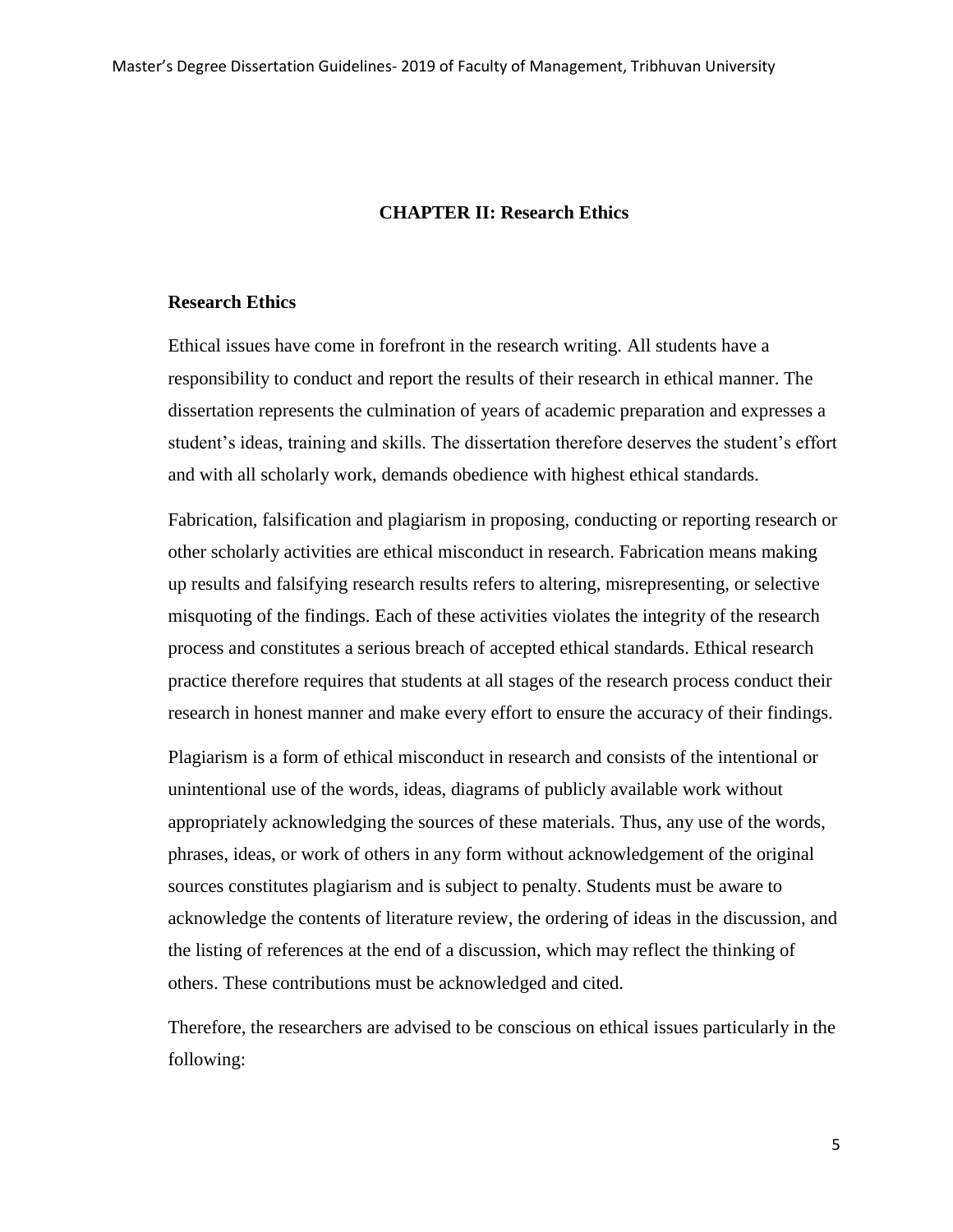- **Data retention and sharing**. It is the duty of the researcher to retain and share the data used in the study. The researcher must produce every bit of data to the supervisor while working on the research. The researcher must keep them ready at the time of viva voce and produce as evidence on demand.
- Plagiarism. Plagiarism is, as stated earlier, claiming others' words and ideas as your own. It is strictly prohibited. The researcher must take permission for all copyright materials. S/he can refer other researchers' writings in her/his dissertation, but the credit to the source must be given in the text and list in the list of references.
- **Protecting confidentiality**: During the research, the researcher may have access to confidential information of a person or an institution. It is the duty of the researcher to maintain the confidentiality of the of the person or the institution.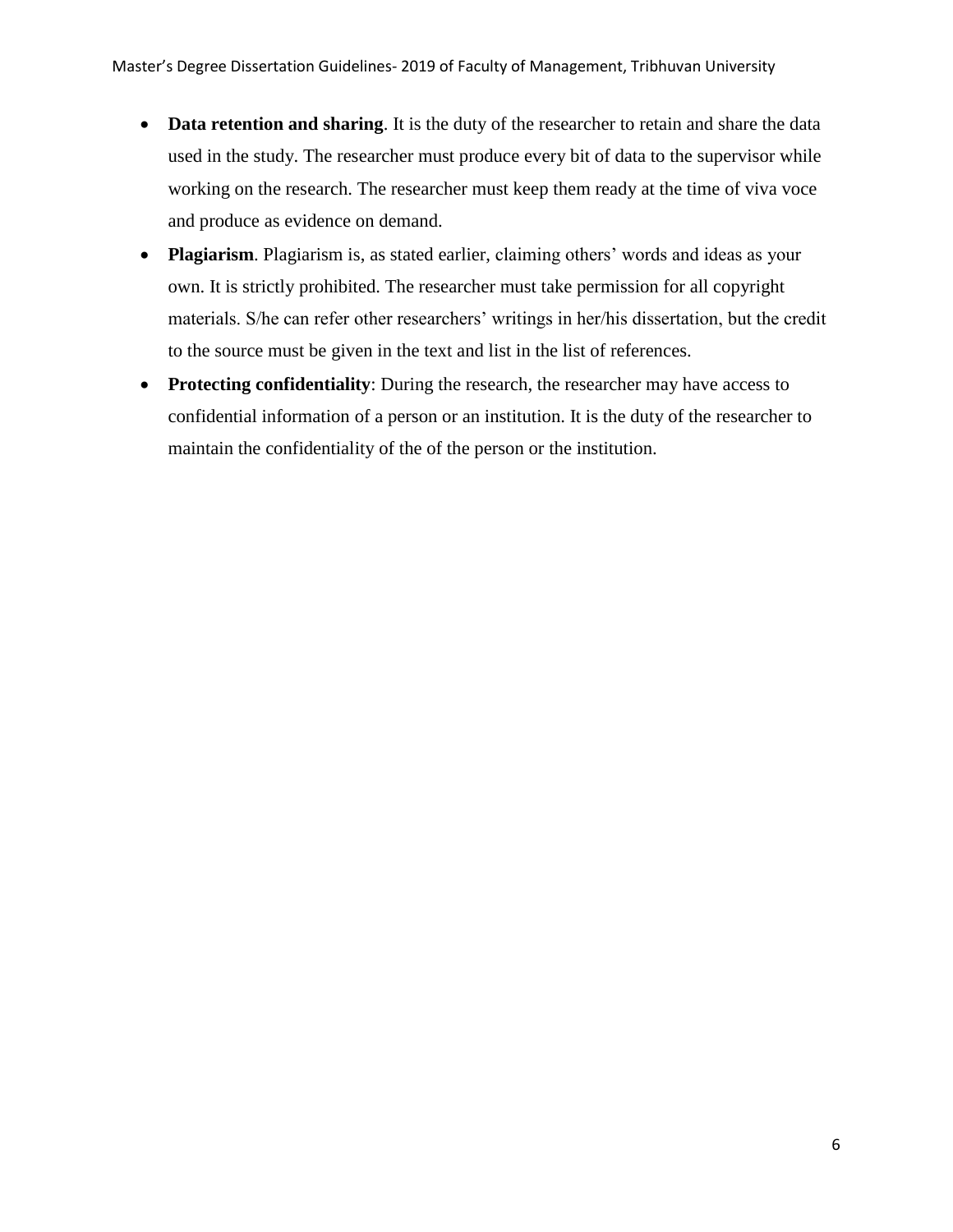#### **CHAPTER III: Requirements**

#### **Requirements for Master's Dissertation**

A master"s thesis is a substantial document presenting independent research that makes a contribution to the current body of knowledge in a scholarly field. The author may conduct an original investigation or develop an original interpretation of existing research and/or literature. A dissertation adheres to a standard format, generally with several basic chapters that may include an introduction and statement of the problem, a review of the literature pertinent to the problem, an explanation of the materials and methods used to solve the problem, a results section, a discussion of the results, and a conclusion. A formal list of references cited in the dissertation also is required. The dissertation must be formatted to conform to the FOM specifications as stated in these Guidelines.

This guideline consists of (1) dissertation writing regulations prescribed by FOM, (2) basic components of the proposal for dissertation writing, (3) dissertation structure and contents, (4) dissertation layout, (5) research ethics, (6) evaluation of dissertation, and (7) appendixes.

*Please note, this is only a guidelines that students must read as a guid book on Research Methodology and students are required to consult his/her dissertation supervisor for additional support*.

#### **Regulations of Faculty of Management on Dissertation Writing**

Every student writing master"s dissertation must comply with the regulations set by the Faculty of Management (FOM), Tribhuvan University. These regulations relate to the language of dissertation writing, dissertation completion period, and the grade. Students are advised to go thoroughly the updated regulations available at the official website of the FOM. (The current one is appended in Appendix A).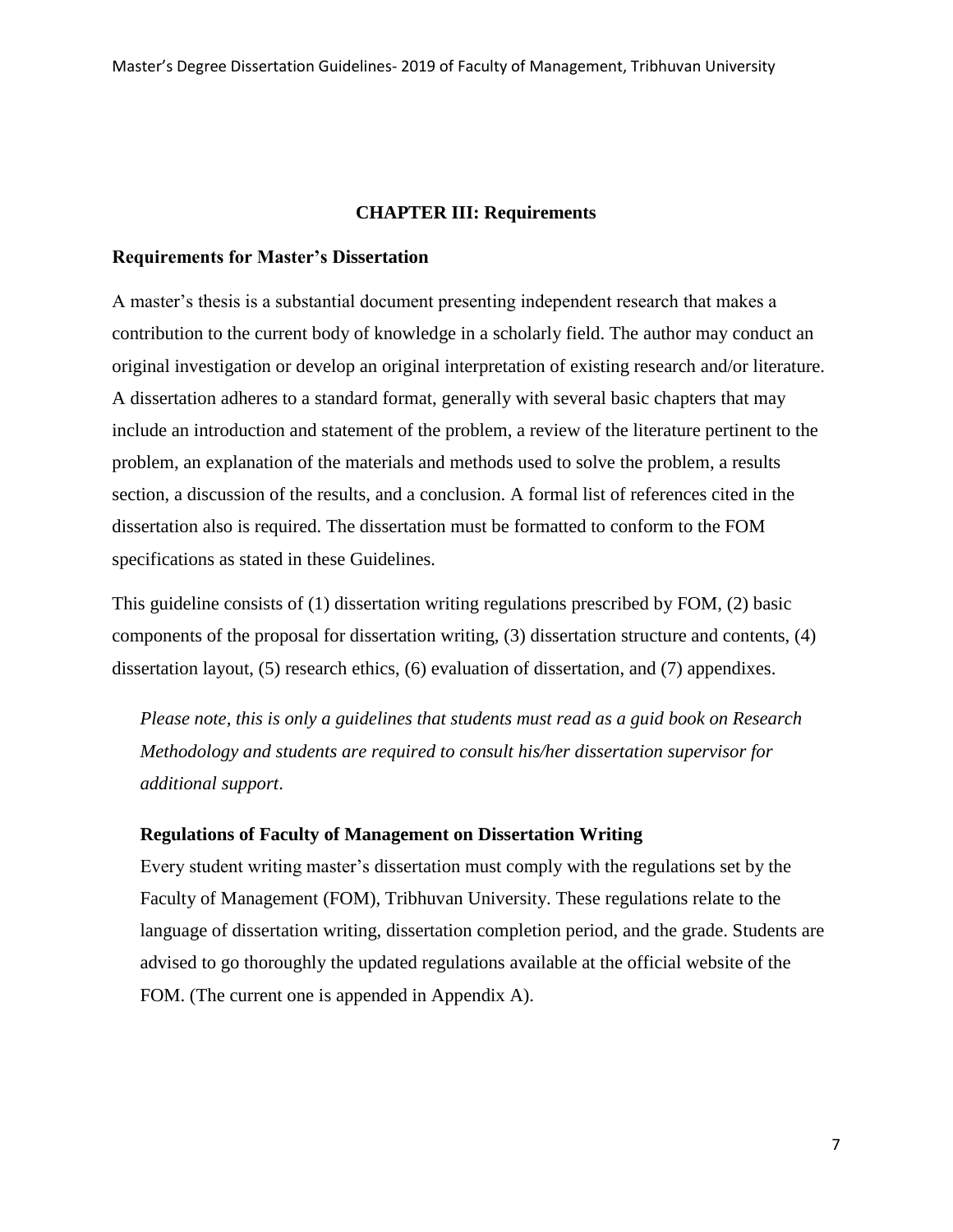## **Proposal Writing**

The dissertation proposal describes what the researcher intends to do and how it will be done. It should outline in clear terms the nature and intent of the research. The proposal works as a road map in the journey of research. Students must submit a dissertation proposal to the Research Department/ Research Management Cell (RMC) in their campus/ college. Once approved, the student will have to prepare the report as outlined in the proposal.

In the process of writing a proposal, the first step is to identify the possible area of the study. In the second step, students should do the preliminary review of literature in the chosen area of the study and raise some issues for investigation. In the next step, it is important to examine whether data will be available on the chosen topic or not. Finally, it is wise to evaluate possible obstacles (e. g. the study will take too long time to complete, or requires long-distance travel, or involves health hazard, etc.) in carrying out research on the chosen area.

If everything goes fine to this point, the researcher can finalize the title for the research work. The title of the dissertation should reflect the main idea of the research work. The title should be concise but should incorporate significant variables in the study and their relationship. An example of good title is "Credit Risk and Profitability of Commercial Banks in Nepal." Always avoid using abbreviations and verbose terms (e. g. "A Study of …, An Investigation into …, An Understanding of …" in the title. It is generally suggested to limit the length of the title within 12 words. The approximate length of the proposal is 8-12 pages. The proposal should be written in the following structure:

- i. Background of the study
- ii. Problem statement
- iii. Objectives of the study
- iv. Hypothesis (if any)
- v. Rationale of the study
- vi. Brief review of the literature
- vii. Research methodology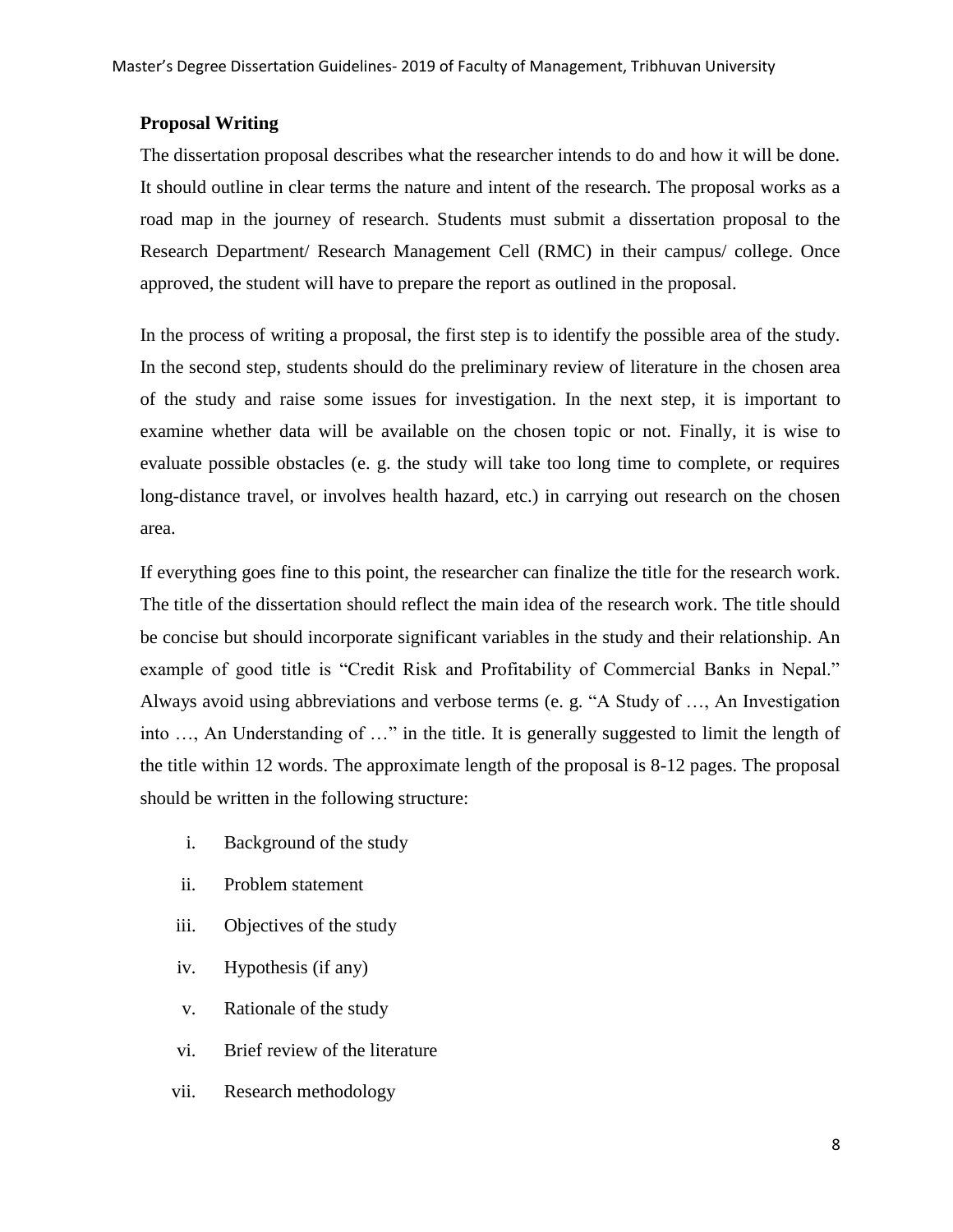- 1.1.1 Research design
- 1.1.2 Population and sampling procedure
- 1.1.3 Nature and sources of data collection
- 1.1.4 Research framework and definition of variables
- 1.1.5 Methods of analysis

## References

## **Dissertation Structure and Contents**

A dissertation typically is made up of three main sections:

## **Prefatory section**

**Body of the dissertation section**

## **Supplementary materials section**

- **A. Prefatory section**. This section is organized in the following order:
	- Title page of the dissertation
	- Certification of authorship
	- Report of Research Committee
	- Approval sheet
	- Acknowledgments
	- Table of contents
	- List of tables
	- List of figures
	- Abbreviations
	- Abstract

(The formats of the above contents of preliminary materials are provided in Appendix B.)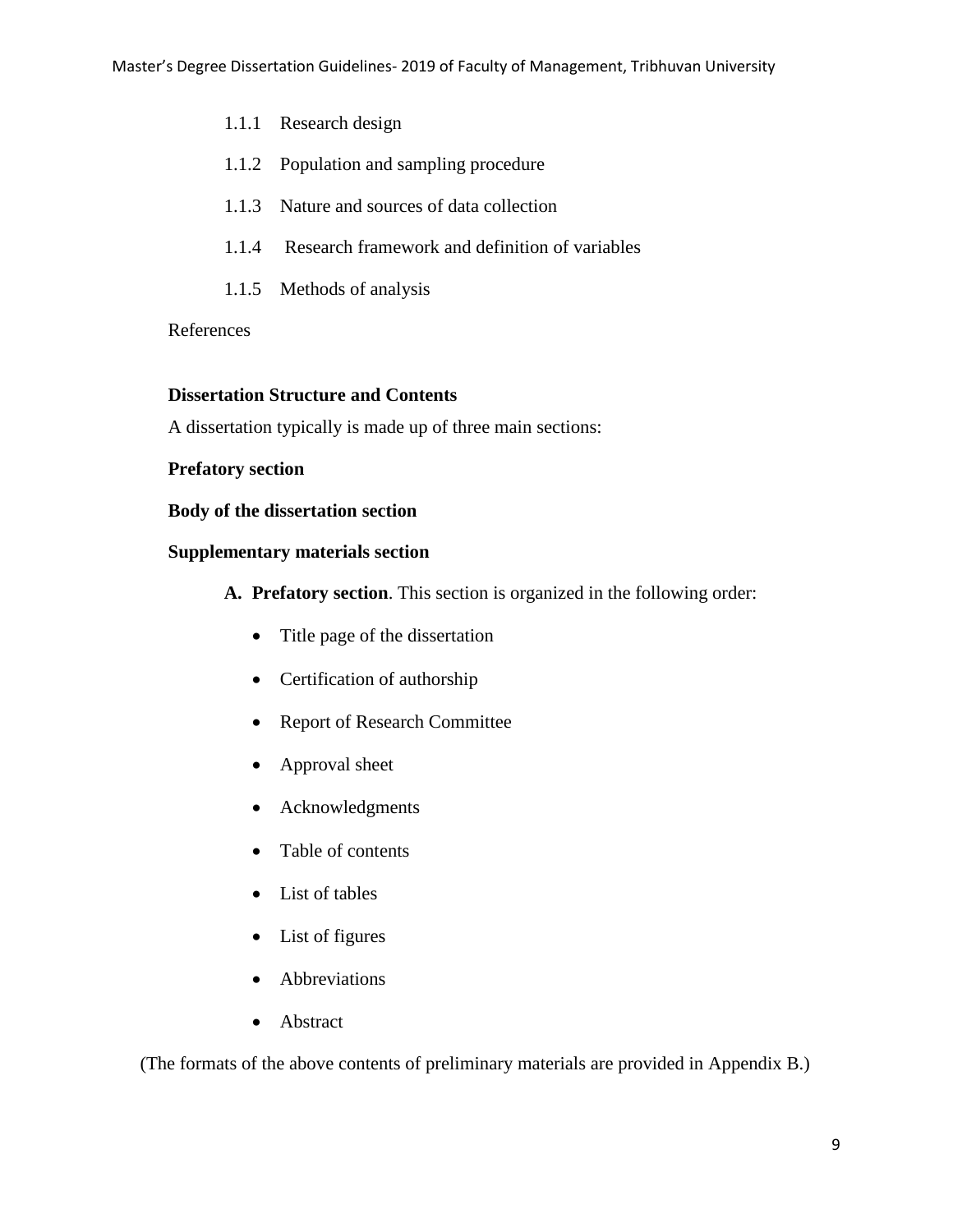- Abstract: An abstract is a brief but comprehensive summary of the dissertation. It is the first section to be read and should be the last to be written. It should enable the reader to make an informed decision about whether they want to read the whole report. The length will depend on the extent of the work reported but it is usually a paragraph or two and always less than a page. While writing an abstract, begin with most important points (e. g. the problems under investigation or the objectives). State methodology briefly. Report major findings, conclusions and their implications. A good way to write an abstract is to think of it as a series of brief answers to questions. These would probably include:
	- What is the purpose of the work?
	- What methods did you use for your research?
	- What were the main findings and conclusions reached as a result of your research?
	- Did your work lead you to make any recommendations for future actions?

Write in a clear and concise language, use active voice, use present tense to describe conclusions, use past tense to describe specific variables manipulated or outcomes measured. Do not include information that does not appear in the body of the report, do not comment or evaluate in abstract. At the bottom of the abstract, provide key words (not more than five) that truly reflects the research. Limit the abstract in one page.

**B. Body of the report section.** This section is divided into five chapters. The contents of each chapter are given below. In exceptional cases, the sections within a chapter may be altered/ added/ or deleted upon the advice of the supervisor; but that must be justified by the need of the study. The content of each chapter is organized in the following order: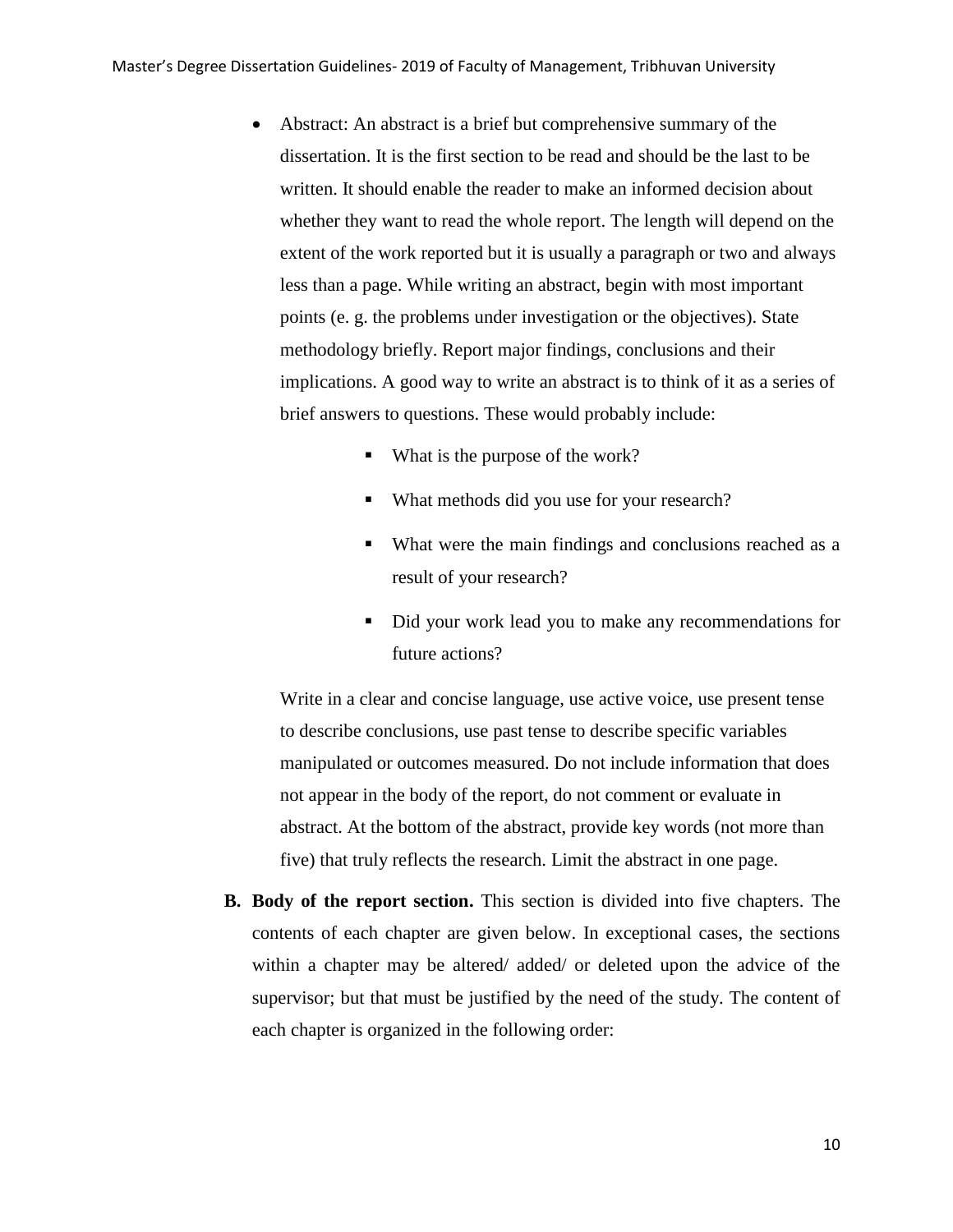#### **Chapter I Introduction**

- **Background of the study.** The purpose of this section is to create the context to the study. This section should describe about the core aspect of the topic and clearly establish the focus of study. It should be written based on factual information on the topic and the institutions under study. Therefore, it is important that the researcher has sufficient idea and factual information on the topic. There is no specific limit to the length of this section, but 2-3 pages should suffice.
- Problem statement. The purpose of this section is to establish research issues. It is core part of the introduction chapter. Remember, problem statement is not the listing of "difficulties" or "problems.. It is the statement of why the situation (e. g. the relationship – improved or worsened - between variables exists). Therefore, it is important that problem statement must be supported by evidence coming from the review of literature. Evidences from the literature justify why the research problem is worth investigating. Problem statement section normally ends by raising research questions. The researcher should demonstrate with adequate review of both theory and empirical researches that the problem that have been chosen for the study is valuable to the readers. Normally 2-4 pages are enough for this section.
- **Objectives of the study**. Objectives of the study specifies what the researcher intends to do. It is customary to state general objective of the research in one or two sentences, then list the specific objectives. In fact, specific objectives are conversion of research questions into a to-do list, and general objective is the reflection of all the specific objectives. There are a few guidelines on the use of action verb in setting objectives. Use action verbs (like to examine, analyze, assess, compare, etc.) that can really be performed in the study. Words like to know, see, understand, etc. are generally avoided to frame objectives as they are difficult to realize.
- **Hypotheses** (if any). Research questions posed in Problem Statement section requires answers. Hypotheses testing is one concrete way of answering those questions. If the researcher has chosen this approach to answering the questions, the hypotheses have to be stated in this section.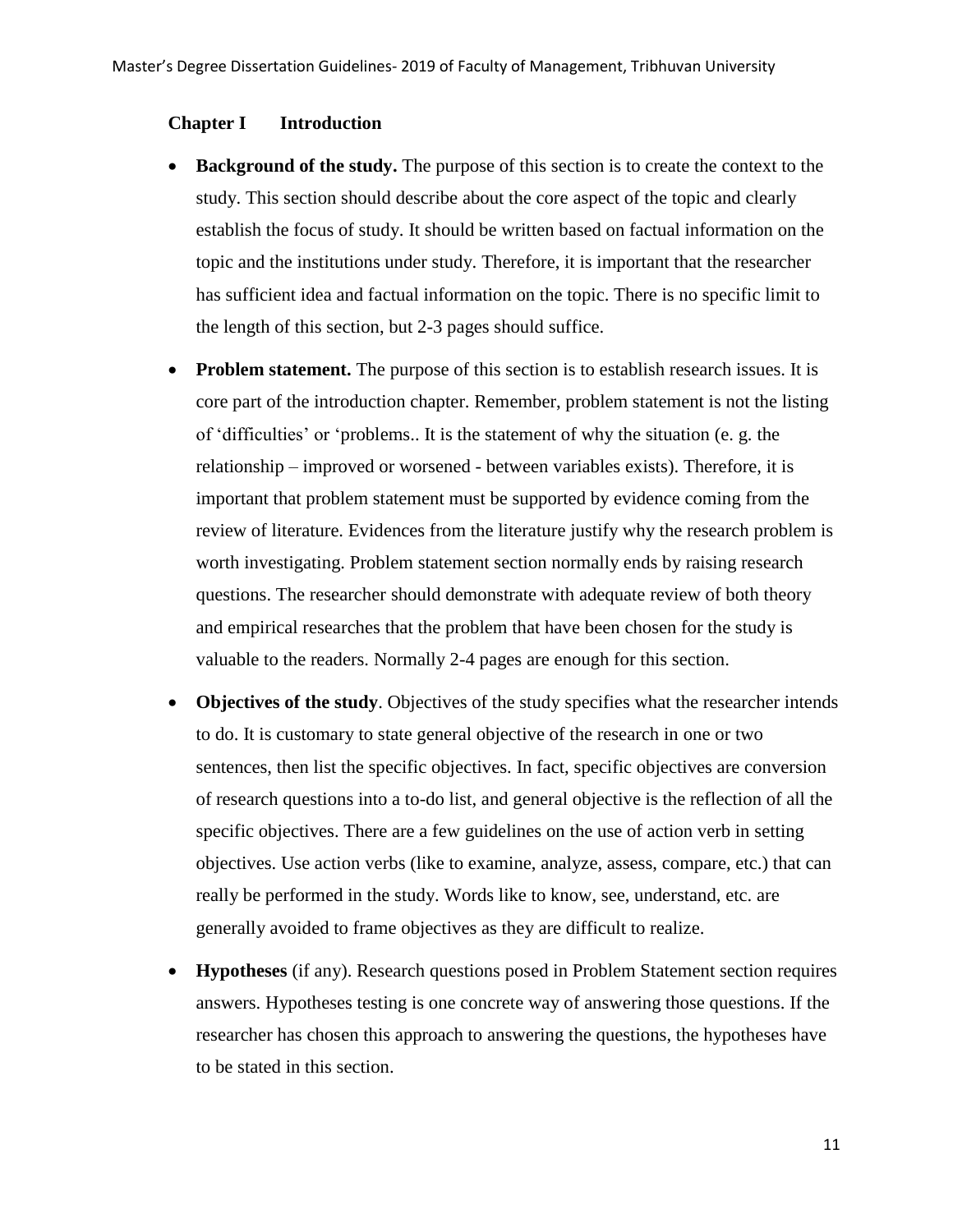- **Rationale of the study**. In this section, the researcher should state why this study is worthwhile and useful to the readers. The study could add to existing knowledge, improve current practices or add to policy making. Be specific and honest. Unjustified claims reduce the value of the research.
- **Limitations of the study**. Limitations inhibit the generalizability and applicability of the research findings. But then, it is always good to acknowledge them. They signal warnings to the readers on the applicability of the study. The researcher should differentiate between the scope of the study and the limitations of the study. Scope specifies the area of the study; limitations arises within the scope. Issues not covered in the scope are not the limitations.

#### **Chapter II Literature Review**

The purpose of this chapter is to review related literature in order to develop fuller understanding on the topic. It gives the researcher an opportunity to develop skill on locating resources, scanning and critically evaluating the literature, and organizing them in a well-organized manner. Before actually embarking on this activity, it is important that the researcher must thoroughly learn "how to review", otherwise, it is likely that the researcher may lost in jungle of the literature. There is no strict limit to the page number to this chapter, but as a guide, 10 to 20 pages should suffice.

This chapter begins with an i**ntroduction** which create a link between Chapter I and remainder of this Chapter. It also should provide an overview of the organization of the second chapter. **Introduction** is followed by **theoretical review**. As its name implies, this section is meant to review theoretical underpinning on the topic of the research. But at master"s level dissertation, it is equally useful to review literature related to conceptual aspects of the topic. Review of recent research articles and reports related to the topic of the research, often dubbed as **empirical review**, should follow the theoretical review. The researcher should identify the key issues investigated by the study, check the methodology followed, and note the key findings of the study. Literature related to the government policy, regulations and any other relevant aspects of the study should also be covered in this section. The review of literature should clearly establish with evidence that there exists research gap.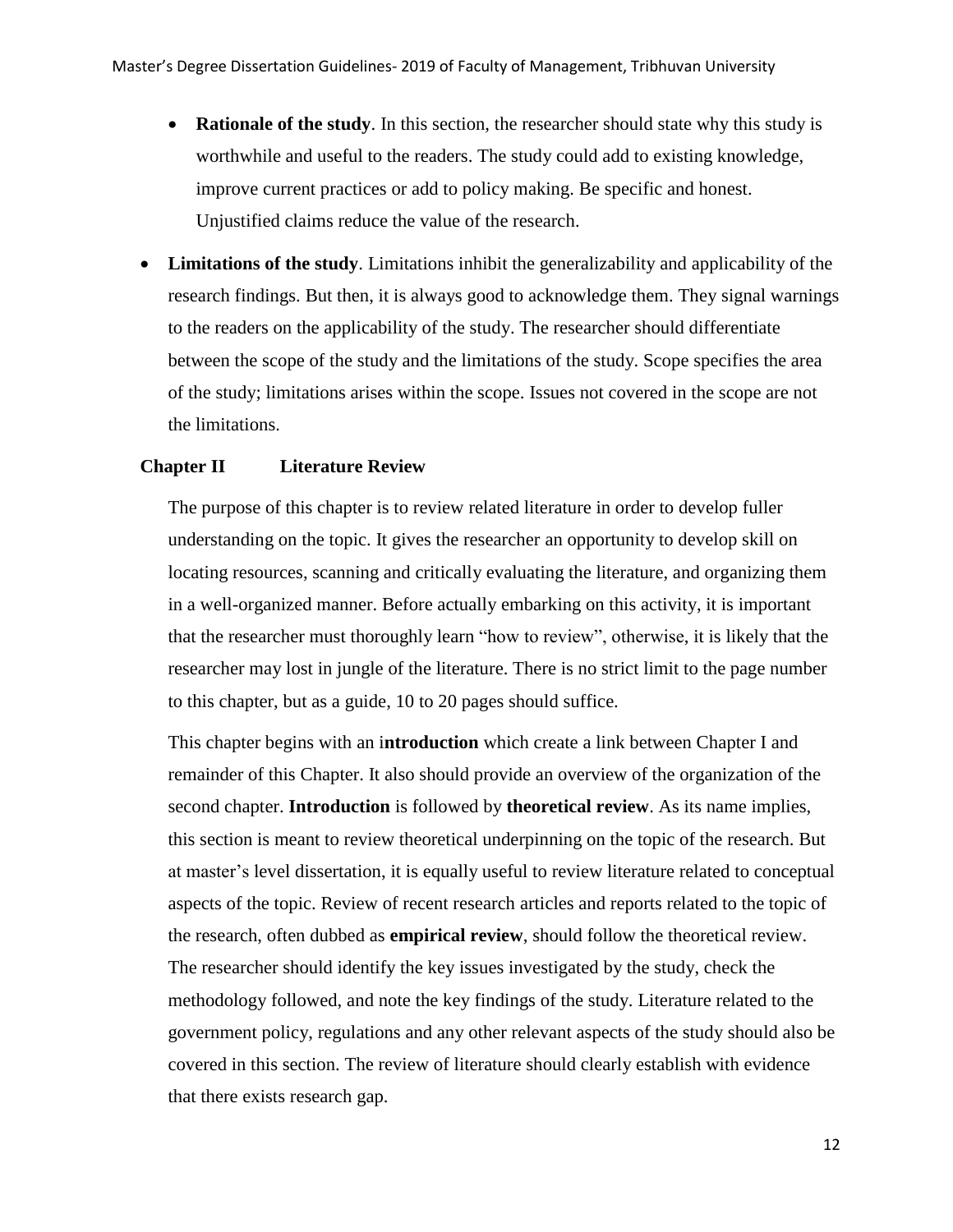In review, researchers use others" resources (texts, data, idea, etc.) for their own purpose. Therefore, it is essential to give credit to the original authors. There are specific ways of crediting them in the text and listing the materials in the list of references. Faculty of Management follows the APA style of citation and referencing. Therefore, researchers are advised to check *Publication Guidelines of the American Psychological Association, (sixth edition)* for details. Frequently asked questions about the *Publication Guidelines of the American Psychological Association* (APA) are available at: <http://www.apastyle.org/faqs.html>

#### **Chapter III Research Methodology**

What sets apart the research writing with other forms of writing is that research writing clearly spells out in the report the set of research methods followed while carrying out the research. It makes the research writing 'scientific' and allows other researchers to verify the findings, if they wish, by following the same set of methods. This is the reason why a separate chapter/section is devoted to the research methodology in every research report.

This chapter opens up with an introduction and includes (i) research design, (ii) population and sample, and sampling design, (iii) nature and sources of data, and the instrument of data collection, (iv) methods of analysis, and (v) research framework and definition of variables.

State the research design (exploratory, descriptive, comparative, interventional, qualitative) followed in the study. Clearly identify the population of the study and draw samples representative to the population. Be careful while selecting the sampling technique (random, stratified, purposive, conveyance, etc.); only appropriate sampling technique ensures representativeness of the sample. Specify whether primary or secondary or both types of data have been used. Also specify the sources, methods and instruments of data collection. Mostly, a set of tools (e. g. financial, statistical) are used to analyze the data. In some cases, models are used in the analyses. They must be spelt out in this section. Finally, the research framework should be developed to streamline the research process. The review of theory and evidences from the empirical studies reviewed in the second chapter should guide the development of the research framework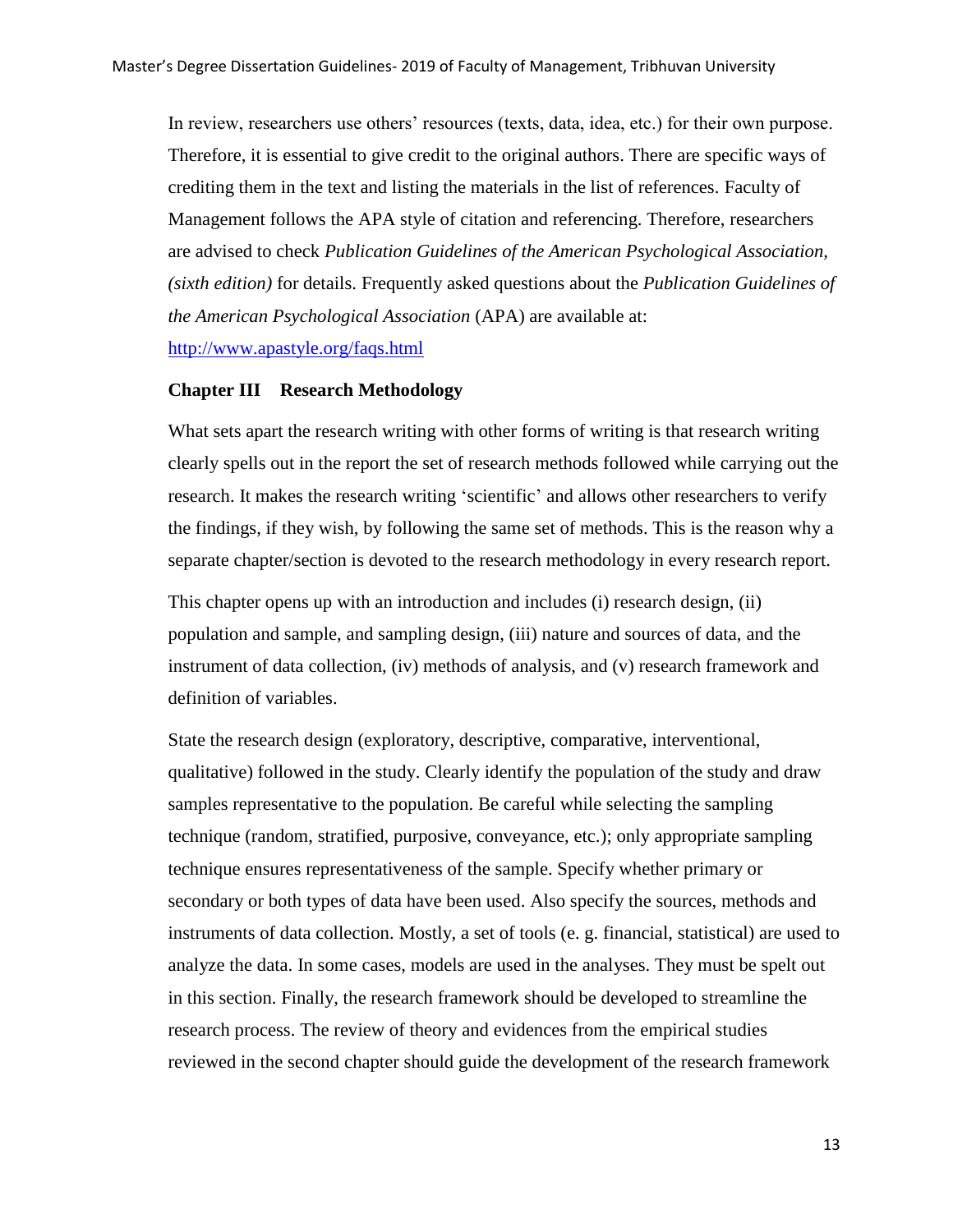of the study. The researcher should clearly identify the variables, define them and establish their interrelationship at this point.

#### **Chapter IV Results and Discussion**

In this chapter data are presented in appropriate format, then analyzed and discussed. The analysis should seek to answer the research questions posed or test the hypotheses set in the introduction chapter. The outcomes of the analyses are the results. The results are then discussed and interpreted in the light of theories and empirical studies to arrive at conclusion. Accordingly, this chapter is organized in the following order:

- Results
- Discussion

**Results**. In the Results section, the researcher should *present* and *analyze* the collected data to extract their meaning. Tables, and figures (brief guidelines for the preparation of a table and figure are presented in Appendix C) are useful for meaningful presentation of data. Analysis of data and the reporting of the results of those analyses are fundamental aspects of doing research. Thereforethe researcher, sometimes, aggregates and some other time breaks down data in pieces for analysis purpose. Different methods and tools of analyses are available. In some studies, (e. g. a descriptive type of study), simple percentage analysis or a ratio analysis would suffice. Others may require simple to complex statistical analyses. When reporting the inferential statistical tests or when providing estimates of parameters, include sufficient information to help the reader to fully understand the analyses. For inferential statistical tests (e. g., *t*, *F*, and  $\chi^2$  tests), include the obtained value of the test statistic, the degree of freedom, etc. Use them properly, inappropriate selection of the tools spoils the researcher"s efforts. This section should seek to answer all the research questions and test the hypotheses. Organize the results section in a number of subsections to cover each aspect of the study.

**Discussion**. In this section the researcher *evaluates* and *interprets* the results. Here the researcher examines every aspect of the results in terms of related theories and empirical findings of other researchers. The researcher should discuss why the findings are consistent or inconsistent as predicted by the theory,compare the results with that of other researchers and try to explore the reasons for the similarity or the contradiction. While in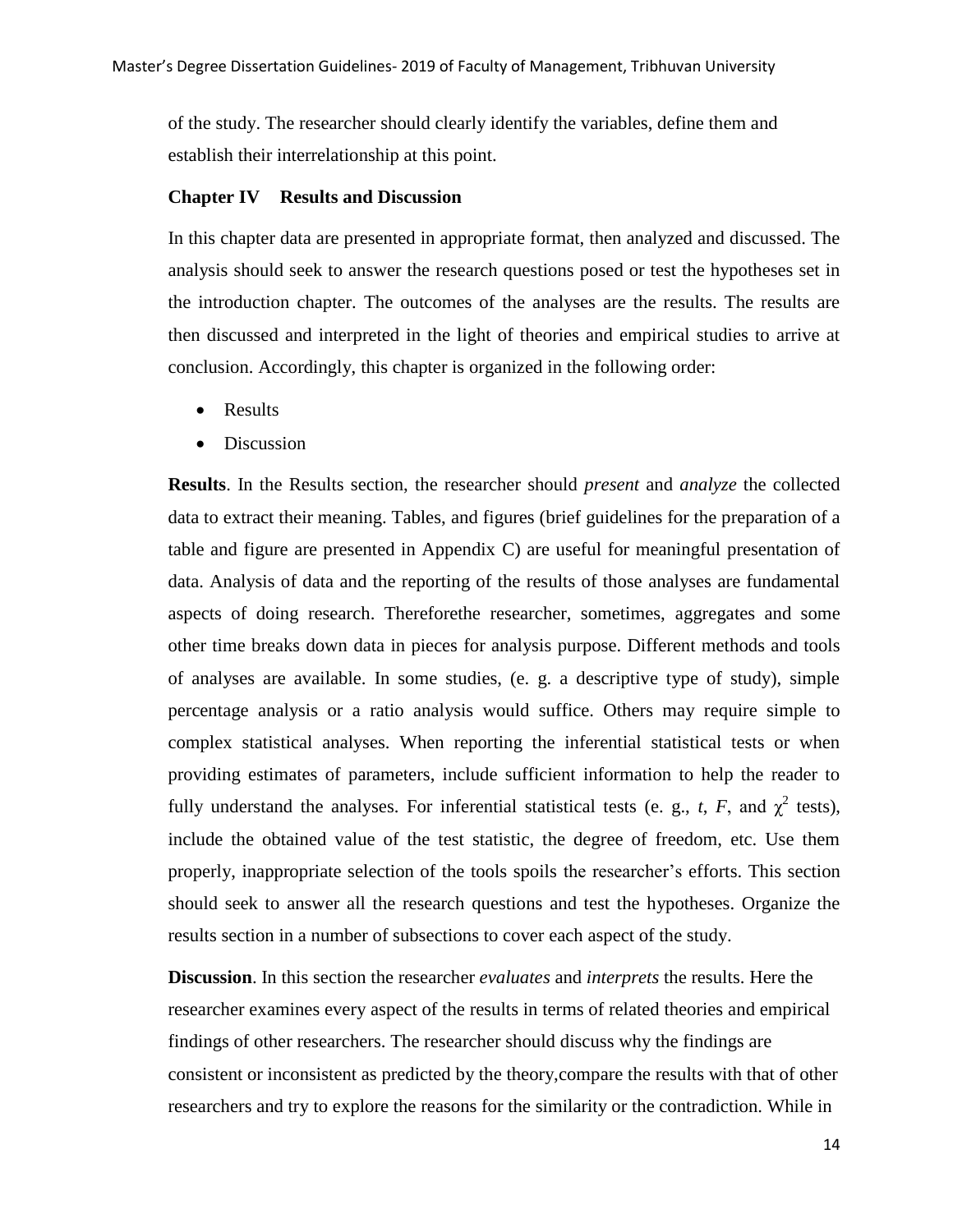the results section the researcher has to analyze the data, here in the discussion section, s/he has to synthesize the findings of the study. The researcher has to interpret the results in right perspective and offer evidences wherever necessary. While interpreting the results, care should be given to sources of potential bias, the imprecision of measures, the effect of sample size, and other methodological limitations and weaknesses. The discussions in this section should clearly lead to arrive at the conclusion and implication of the study that is deferred to next section.

#### **Chapter V Summary and Conclusion**

The purpose of this chapter to present an overview of the study in the summarized form along with major findings and the conclusion of the study. Accordingly, it is organized in three sections:

**Summary.** As its purpose is to provide an overview of the study, it should cover a very brief introduction and justification of the study. Then it should give the general objective of the study and describe the methods followed in the research process. Then it should report the key findings based on the analysis and discussion section. Organize findings in a purposeful manner so that they answer the research questions, support or negate the hypotheses, and lead to conclusion.

**Conclusion.** In this section, the researcher wraps up the things by telling the readers what was learned from the research.The researcher should draw the conclusion only from the findings of the study. Number of findings may lead to one conclusion. At this point s/he may use interpretation of the findings and give meaning to them. The researcher"s logical interpretation of the findings leading to new knowledge makes the research original.

**Implications.** The research may have number of implications to policy makers, practitioners and academic community. They may be reported as recommendations and areas for future research.

#### **Supplementary section**

The purpose of this section is to provide a space for materials that are relevant to the research work but their inclusion in the main text distract the readers. Some materials even work as the evidence to what has been presented or discussed in the text. The most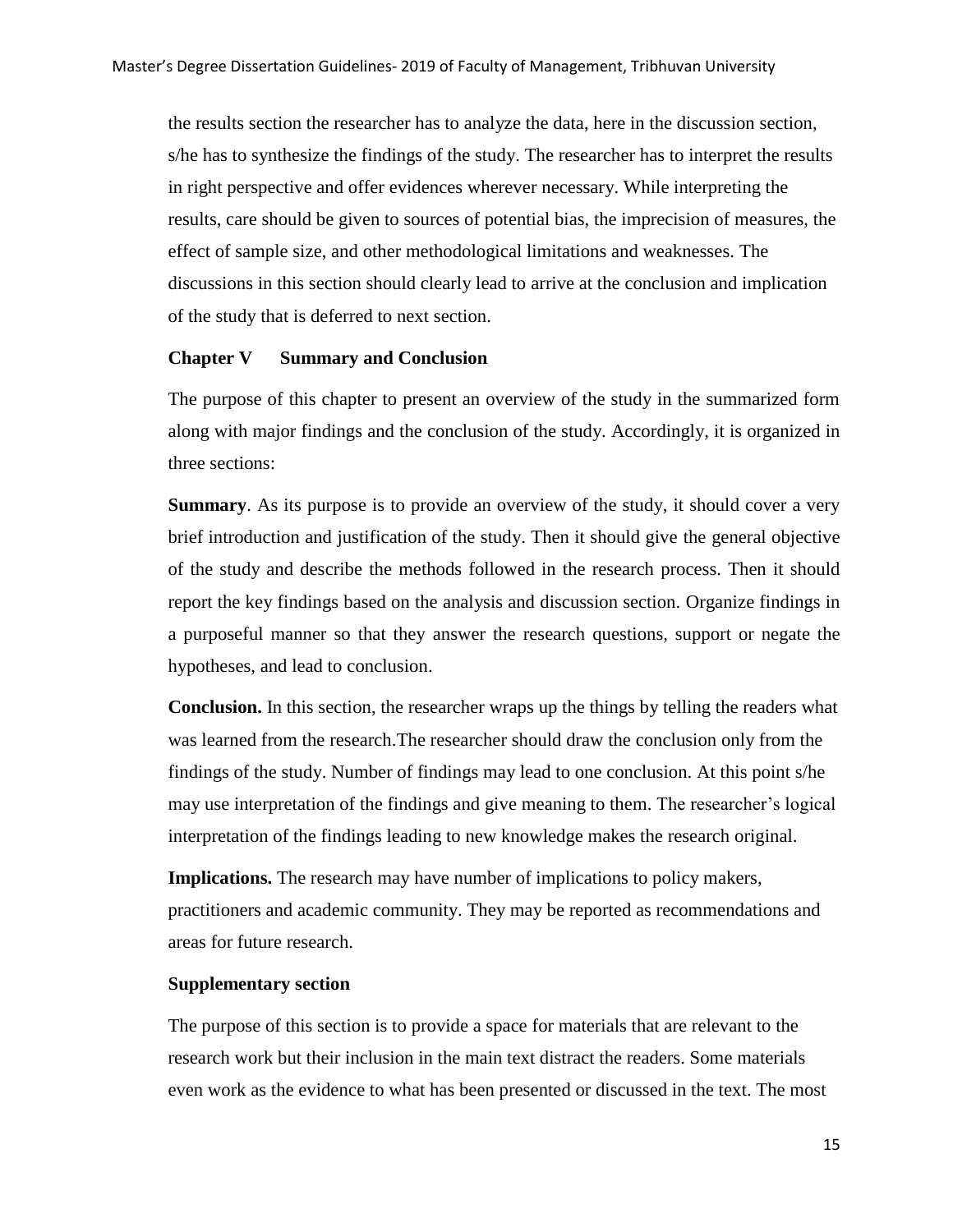common materials placed in this section are the list of references consulted for the research purpose and data set used for analysis.

**References**. The researcher extensively uses reference materials while writing research report. These reference materials are required to be listed as part of the research work. The purpose of reference list is to provide information necessary to identify and retrieve each source and give due credit to the works of others which are quoted in the present work. A list of reference materials so presented is termed as *references* or *works cited* and follows just after the main text of the report. Specifically, reference list contains only those sources that are cited in the research work. Faculty of Management follows the APA style of referencing. Therefore, researchers are advised to check *Publication Guidelines of the American Psychological Association, (sixth edition)* for details.Frequently asked questions about the *Publication Guidelines of the American Psychological Association* (APA) are available at: <http://www.apastyle.org/faqs.html> Information about using the *Publication Guidelines of the American Psychological Association* (APA) and examples of citation styles as well as information about planning, preparing, and writing a master"s dissertation are also available at <https://apastyle.apa.org/>or

[https://owl.purdue.edu/owl/research\\_and\\_citation/apa\\_style/apa\\_formatting\\_and\\_style\\_g](https://owl.purdue.edu/owl/research_and_citation/apa_style/apa_formatting_and_style_guide/general_format.html) [uide/general\\_format.html](https://owl.purdue.edu/owl/research_and_citation/apa_style/apa_formatting_and_style_guide/general_format.html) 

#### **Documentation with example**

**Books**

#### **General Format**

Author, A. A. (year of publication). *Book title*. Publisher's Location: Publisher.

#### **One Author**

Gardner, J. (2016). *Computer Science*. Broomall, PA: Mason Crest.

#### **Two Authors**

Faulkner, S. L., & Squillante, S. (2016). *Writing the personal: Getting your stories onto the page*. Rotterdam, The Netherlands: Sense Publishers.

## **Three to Seven Authors**

If a book has three, four, five, six, or seven authors, list all authors' names.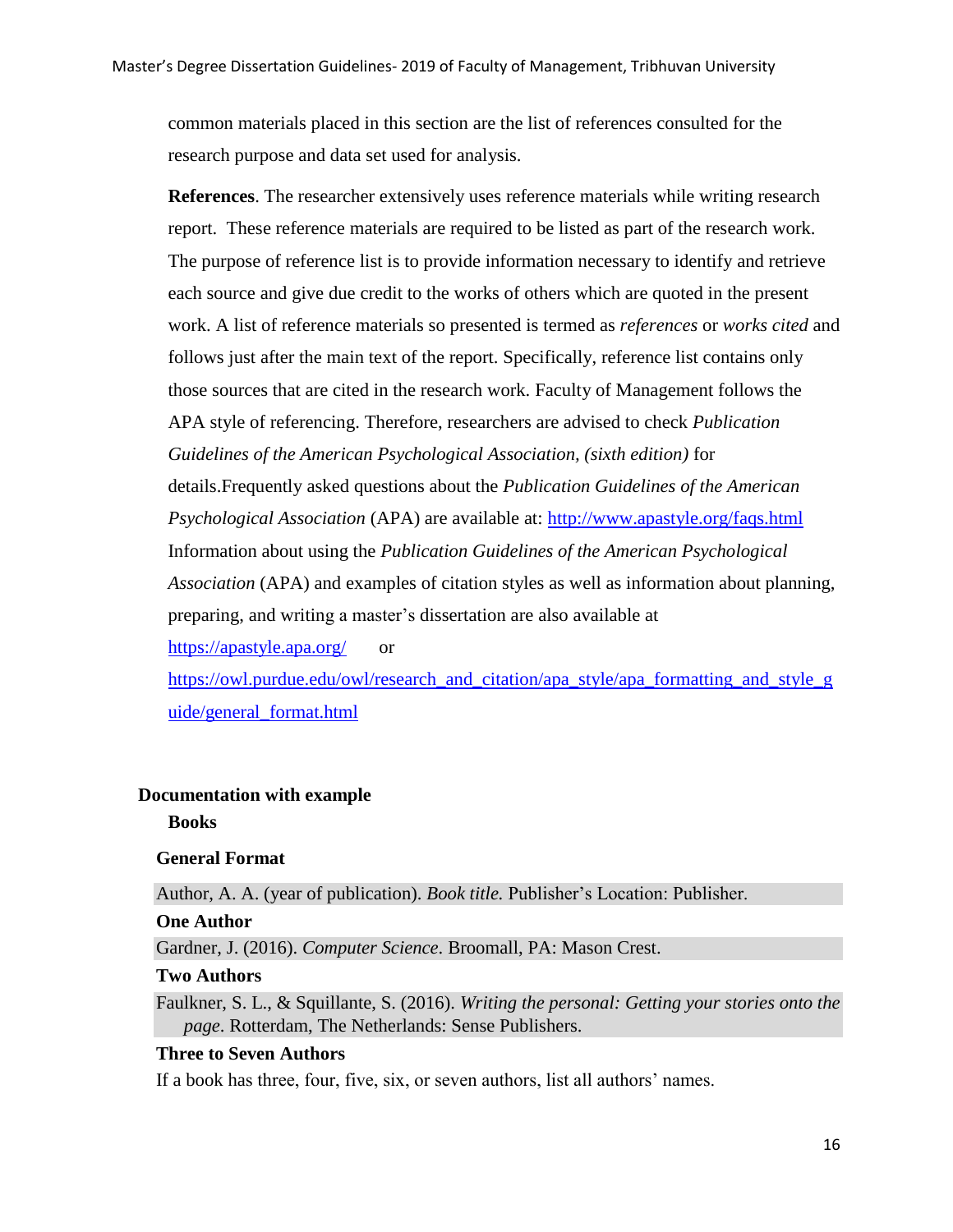Hewson, C., Vogel, C. M., & Laurent, D. (2016). *Internet research methods* (2<sup>nd</sup> ed.). Los Angeles: SAGE.

#### **More than Seven Authors**

If a book has eight or more authors, list the first six authors, then insert three ellipses and add the last author's name.

Browder, D., Spooner, F., Ahlgrim-Delzell, L., Al Otaiba, S., Allor, J., Bethune, K.S., … Wood, C.L. (2014). *More language arts, math, and science for students with severe disabilities*. Newburyport, MA: Brookes Publishing.

## **One Editor or Compiler as only author**

Constantakis, S. (Ed.). (2016). World of Forensic Science (2nd ed.). Farmington Hills, MI: Gale Cengage Learning.

#### **Two Editor Edited Book**

Butterfield, A., & Ngondi, G.E. (Eds.). (2016). *A dictionary of computer science* ( $7<sup>th</sup>$  ed.). Oxford, United Kingdom: Oxford University Press.

## **No Author or Editor**

If a book has no author or editor, place the title first and publication year after the title.

*Webster's Spanish-English dictionary for students*. (2010). Springfield, MA: Federal Street Press.

## **Book with an Author and an Editor**

*Twain, M. (2014). Mark Twain on potholes and politics: Letters to the editor*. G. Scharnhorst (Ed.). Columbia, MO: University of Missouri.

#### **Chapter from a Book / Items in an Anthology**

Include chapter author, date of publication, chapter title, book editor(s), book title, chapter page numbers, place of publication, and the name of the publisher.

Baron-Cohen, S. (2015). *Radical Behaviorism*. In J. Brockman (Ed.), This idea must die (pp. 204-207). New York: Harper Perennial.

Encyclopedia Article

Edwards Aquifer. (2011). In A. E. Gates & R. P. Blauvelt (Eds.), Encyclopedia of Pollution (Vol. 1, pp. 203-206). New York: Facts on File.

## **Group or Corporate Author (author is same as publisher)**

American Diabetes Association. (2015). *The Diabetes dictionary: What every person with Diabetes needs to know*. Alexandria, VA: Author.

#### **Government Agency as Author**

U.S. Census Bureau. (2006). *Statistical abstract of the United States* (125th ed.). U.S. Government Printing Office.

## **PERIODICALS (Magazines, Journals, and newspapers)**

**General Format**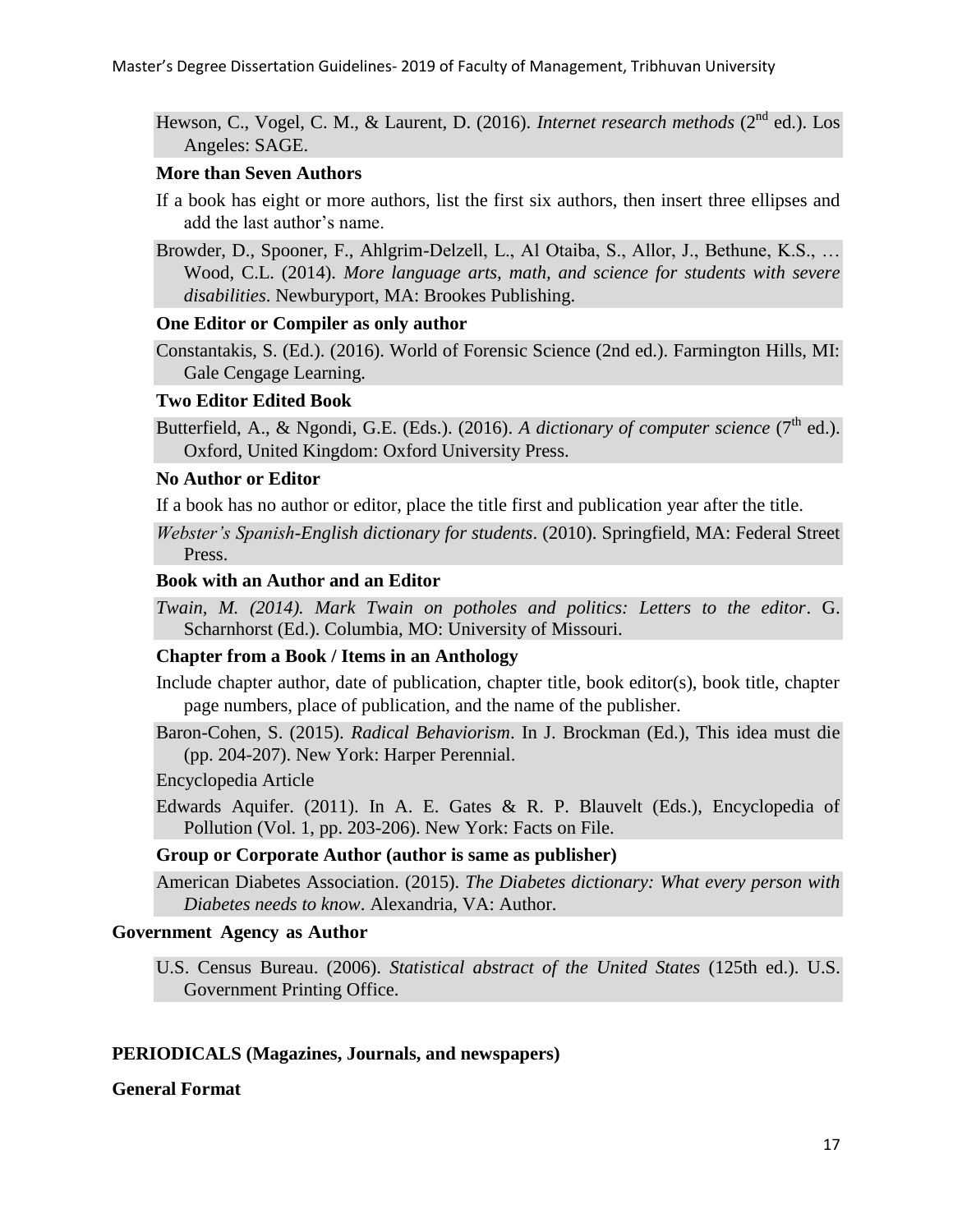Author, A. A. (date of publication). Title of article. Title of Periodical, volume number, pages.

#### **Magazine Article**

Grossman, L. (2016, March 28). Inside Apple"s code war: The world"s most powerful tech company is fighting the FBI on terrorism. *Time, 187*, 42-49.

#### **Magazine Article (no author listed)**

- If no author, begin with the title of the article. Put the date of publication after the title of the article.
- More investment in NASA aeronautics is essential. (2016). Aviation Week & Space Technology, 178, 82.

#### **Journal Article**

If each issue of the journal begins on page 1, include the issue number in parentheses after the volume number. See examples below.

- Snyder, P. J., Bhasin, S., Cunningham, G. R., Matsumoto, A. M., Stephens- Shields, A. J., Cauley, J. A., Gill, T. M., …Ellenberg, S. (2016). Effects of Testosterone treatment in older men. *New England Journal of Medicine*, 374, 611-624.
- Struckmeyer, L. R., & Pickens, N. D. (2016). Home modifications for people with Alzheimer"s Disease: A scoping review. *American Journal of Occupational Therapy*, 70 (1), 1-9.

#### **Newspaper Article**

If an article is not on consecutive pages, include all page numbers separated with a comma.

Hampson, R. (2016, May 23). Baby boomers reclaim the political stage. *USA Today*, pp. 1A-2A.

Ortiz, J. L. (2016, May 23). Lester's 2014 decision pays off twice: Cubs get star, but Giants adjust well. *USA Today*, pp. 1C, 5C.

## **Electronic Sources**

#### **General Formats**

#### **Article from a Library Database**

Author, A. A. (date of publication). Title of article. Title of Periodical, volume number, pages. DOI or Retrieved from URL of original source.

#### **Online Source**

Author, A. A. (date of publication). Title of source. Retrieved from [http://URL](http://url/)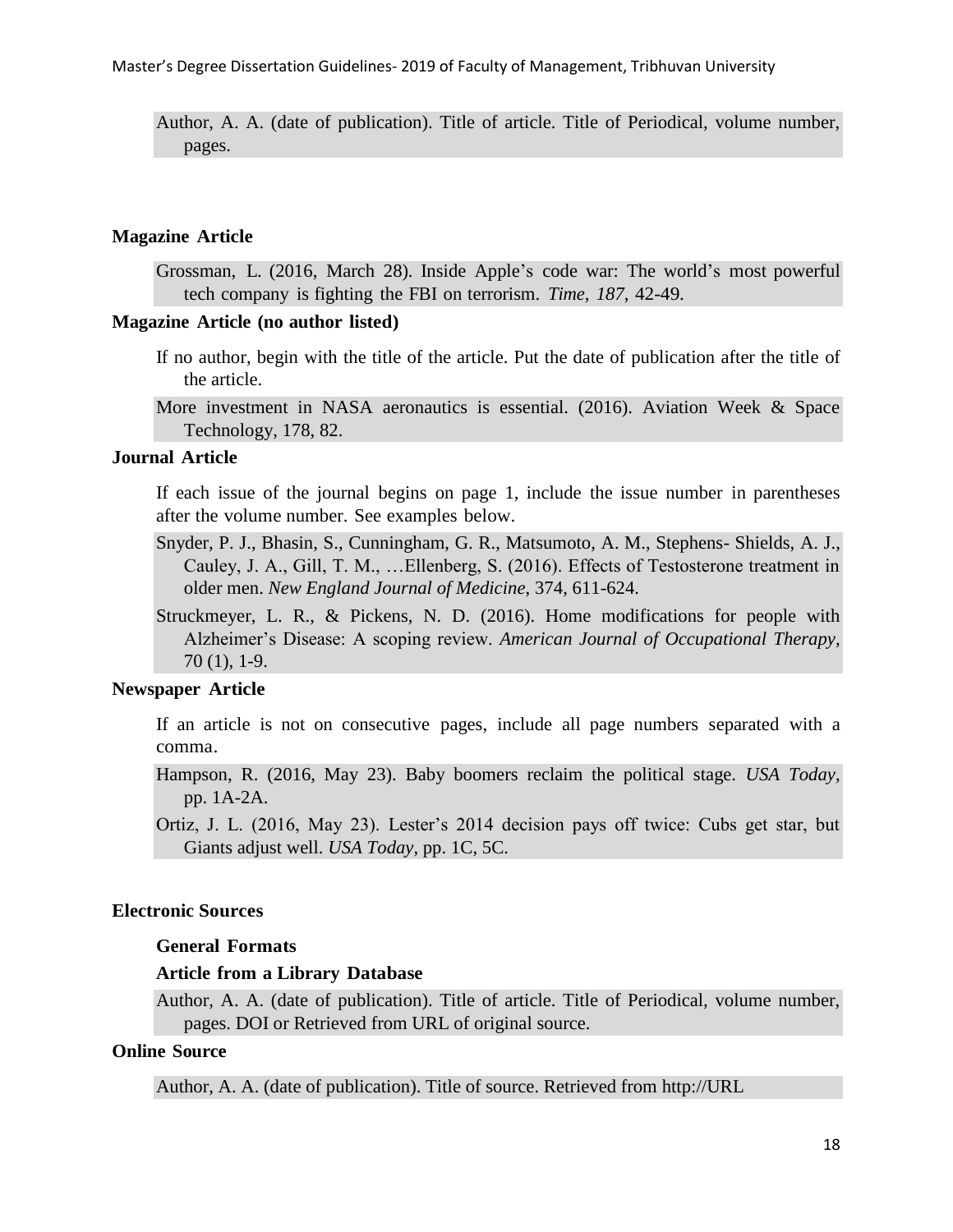#### **Articles and Books from Library Electronic Databases**

#### **Magazine Article**

Gumbs, A. (2016, March). Better with age. Black Enterprise, 46, 62-63. Retrieved from <http://blackenterprise.com/magazine/>

#### **Journal Article**

Nienstadt, A. (2016). The insufficiency of the law surrounding food allergies. Pace Law Review, 36, 595-623. Retrieved from<http://www.law.pace.edu/> (access date:…).

**OR**

Jones, C. J., Llewellyn, C. D., Frew, A. J., Du Toit, G., Mukhopadhyay, S., & Smith, H. (2015). Factors associated with good adherence to self-care behaviours amongst adolescents with food allergy. Pediatric Allergy & Immunology, 26(2), 111-118. doi: 10.1111/pai.12333

#### **Newspaper Article**

Levey, N. N. (2016, March 31). Unhealthy state's quiet healthcare revolution: Arkansas undertakes one of the nation"s boldest efforts to cut costs and boost care. Los Angeles Times. Retrieved from [http://www.latimes.com](http://www.latimes.com/)

#### **Reference Book Chapter**

Cohen, M. (2016). Virtual reality. In M. R. Bonk (Ed.), *Mathematics* (2nd ed., Vol. 4, pp. 148-153). Retrieved from [http://www.cengage.com](http://www.cengage.com/)

## **Electronic Book**

Rawal, P. H. (2016). The Affordable Care Act: Examining the facts. Retrieved from [http://www.abc-clio.com](http://www.abc-clio.com/) (access date: …)

#### **Articles from online periodicals (not from TCC databases)**

#### **Online newspaper article**

Schwartz, J. (2016, March 19). Environmental activists take to local protests for global results. New York Times. Retrieved from [http://www.nytimes.com](http://www.nytimes.com/)

#### **Online Magazine Article**

Graham, D. A. (2015, October 8). Political polling"s unfavorables are on the rise. The Atlantic. Retrieved from (access date:…)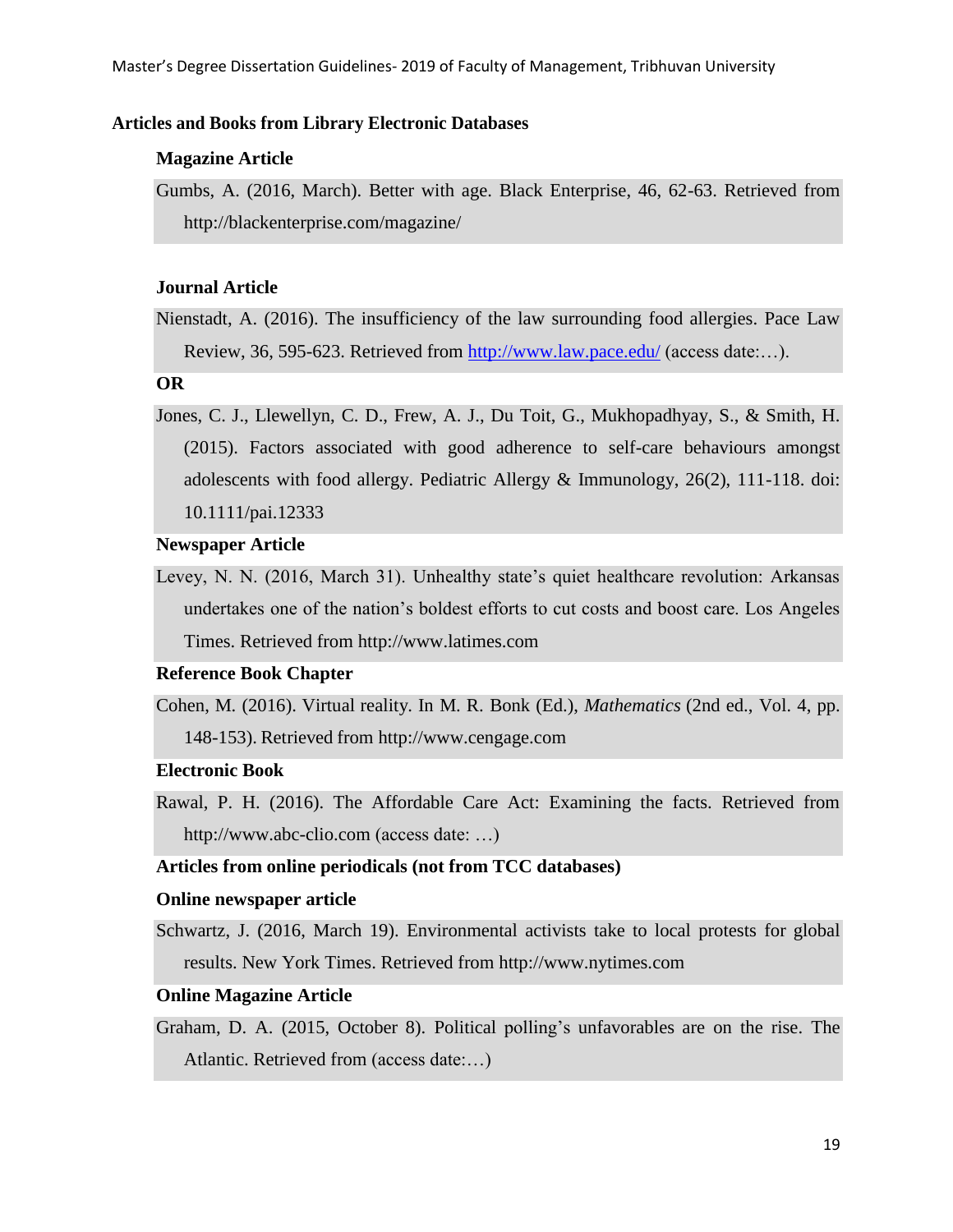[http://www.theatlantic.com/politics/archive/2015/10/gallup-poll-2016-presidential](http://www.theatlantic.com/politics/archive/2015/10/gallup-poll-2016-presidential-primary-fivethirtyeight/409531/)[primary-fivethirtyeight/409531/](http://www.theatlantic.com/politics/archive/2015/10/gallup-poll-2016-presidential-primary-fivethirtyeight/409531/)

#### **Online Journal Article with DOI**

Torres, B. Y., Oliveira, J. H. M., Tate, A. T., Rath, R. Cumnock, K., & Schneider, D.S. (2016). Tracking resilience to infections by mapping disease space. PLOS Biology, 14(4), 1-19. doi:10.1371/journal.pbio.1002436 (access date:…)

#### **Online Journal Article without DOI**

Abhari, L. G., Esmaeili, M. H., & Benanaj, M. (2015). Effects of Metformin intraventricular injection on learning and spatial memory in streptozotocin rat model of Alzheimer"s Disease. Journal of Shahid Sadoughi University of Medical Sciences, 23(1), 1764-1775. Retrieved from<http://jssu.ssu.ac.ir/> (access date:…)

#### **Other Online Documents**

#### **Document Available on University Program or Department Site**

Garanin, D. A. (2015). *Classical mechanics: Problems with solutions*. Retrieved from [http://www.lehman.edu/faculty/dgaranin/Mechanics/Mechanics](http://www.lehman.edu/faculty/dgaranin/Mechanics/Mechanics-problems_with_solutions.pdf)[problems\\_with\\_solutions.pdf](http://www.lehman.edu/faculty/dgaranin/Mechanics/Mechanics-problems_with_solutions.pdf) (access date: …)

#### **Document from a Website (with author and date)**

Ratcliff, C. (2016, February 25). Say goodbye to Google: 14 alternative search engines. Retrieved from https://searchenginewatch.com/2016/02/25/say- goodbye-to-google-14 alternative-search-engines/

## **Paper and typography**

- **Paper size:** The dissertation should be typed on ISO A4-size white bond paper. If diagrams, maps, tables and similar presentations do not fit readily on this sheet size, ISO B4 size may be used.
- **Line spacing:** The line spacing should be 1.5 in all text lines. Allow 1.5-line space after every line in the title, headings, footnotes, quotations, references, appendices and figure captions. Single spacing should be used only in the table of contents, charts, graphs, tables, quotations, and references.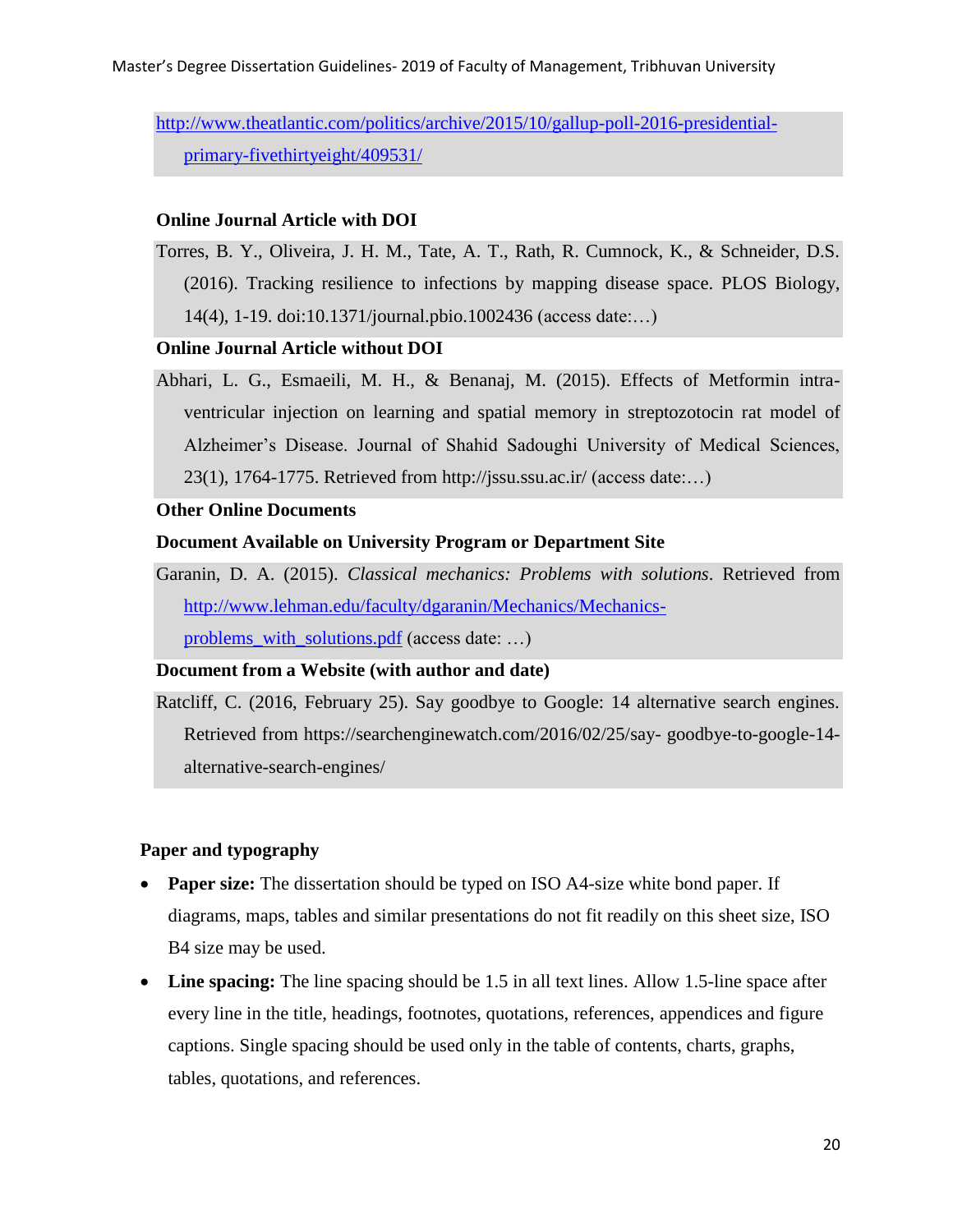- **Margin:** Top, bottom and right margin should be 2.54 cm (1 inch) and left margin should be 3.18 cm (1.25 inches). The rationale behind more left margin is to allow space for binding.
- **Type face and font:** Use uniform typeface and font size. Use Times New Roman, with 12-point font size. Typing should be done only on recto side of the paper.
- **Page number:** Beginning with the first page of the main body of the text, pages are numbered consecutively and runs to supplementary section of the dissertation. They are numbered with Arabic numerals  $(1, 2, 3, 4, ...)$  and put at top right corner of the page. But all pages preceding the first page of the body are counted and numbered with lower case Roman numerals (ii, iii, iv,… ) and put at the center at the bottom of the pages. Note that the title page is counted but the number is not printed on the page.
- **Figures and tables**. Figures and tables should be inserted at the appropriate place in the text. Figures must have numbers and captions under the figures. Tables have their titles and numbers above the tables. Figures have their titles and numbers below the figures.

## **Evaluation of the dissertation**

The dissertation shall be assessed in two different steps: The first step at college: the supervisor of the respective college, the internal examiner appointed by the Research Committee, and experts invited to viva voce examination process evaluate the research. Students will be required to attend the viva-voce examination and defend the work satisfactorily at the campus. Second step at Faulty of Management office of Dean. When first step of dissertation evaluation at college is completed, the college should submit 2 copies of that dissertation with first step college evaluation score (viva score) at Dean Office, FOM. The Dean Office than shall start second step of evaluation through two different experts. The average score of two experts and first step evaluation score are added for final marks of the students. The weight given for first step evaluation at college (viva voce) and the second step evaluation at FOM carry over at 25 percent and 75 percent respectively.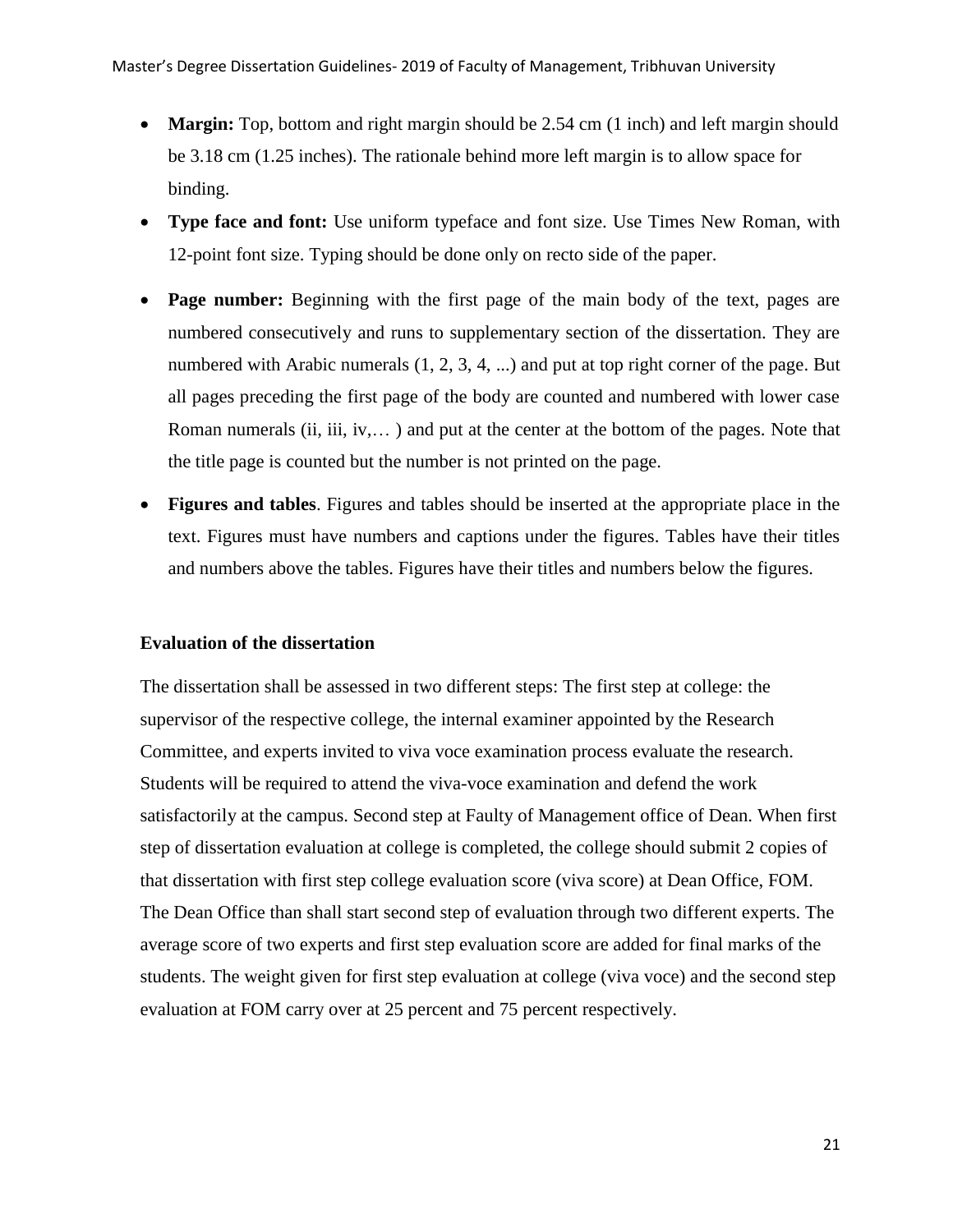## **Appendices**

## Appendix A: **Regulation of Faculty of Management on Dissertation Writing**

- An original and accurate account of research that meets the academic standard set by Tribhuvan University, FOM guidelines for Master"s level dissertation writing.
- Dissertation must be written in English language only.
- Achieved a satisfactory standard of expression and presentation in the report.
- On a topic approved by the Research Department of the respective campus, the candidate should defend dissertation proposal at research committee of the college.
- Not submitted (or not intended to submit) fully or partially to any organizations, institutions for any other academic award.
- Supervised by the faculty member of the campus. However, there could be co-supervisor from outside the campus.
- Duly signed by supervisor, viva voce expert and research committee head.
- Examined by external examiner and viva voce completed at college as a first step of evaluation.
- Students can submit dissertation proposal at  $4<sup>th</sup>$  semester to respective campus and can work with close supervision of assigned supervisor.
- Students can only attend viva-voce examination after the final examination of  $4<sup>th</sup>$ semester.
- The time interval between dissertation registration (after proposal defend) and viva voce date should be minimum 2 months (60) days.
- College/ research department must keep record of each student's proposal registration date, dissertation submitted date and viva voce date along with dissertation topic.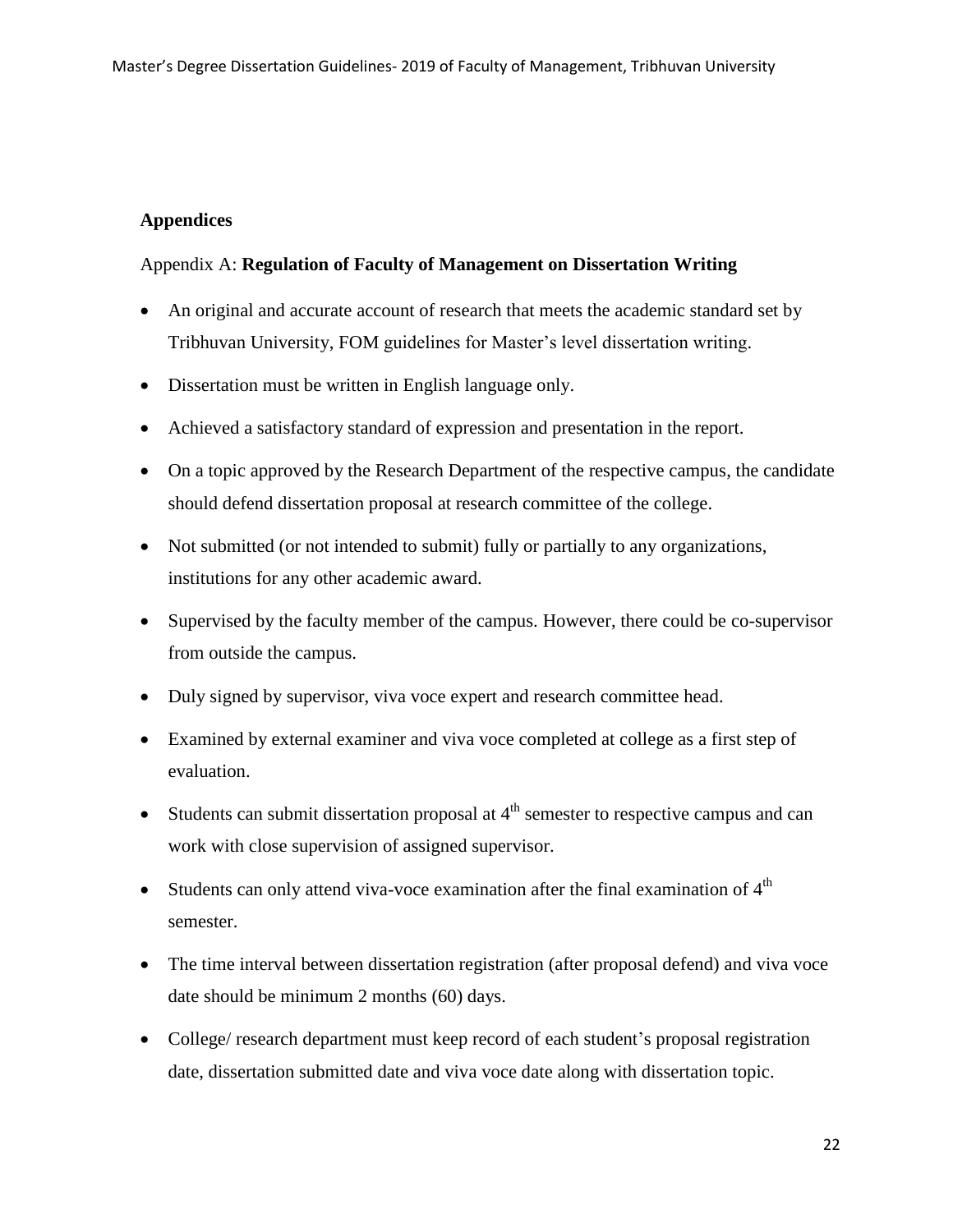Master's Degree Dissertation Guidelines- 2019 of Faculty of Management, Tribhuvan University

Appendix B: Format of preliminary materials

## **Title of the Dissertation**

A Dissertation submitted to the Office of the Dean, Faculty of Management in partial fulfilment of the requirements for the Master's Degree

by

Full Name of the Student

Roll No:

Registration No:

Campus: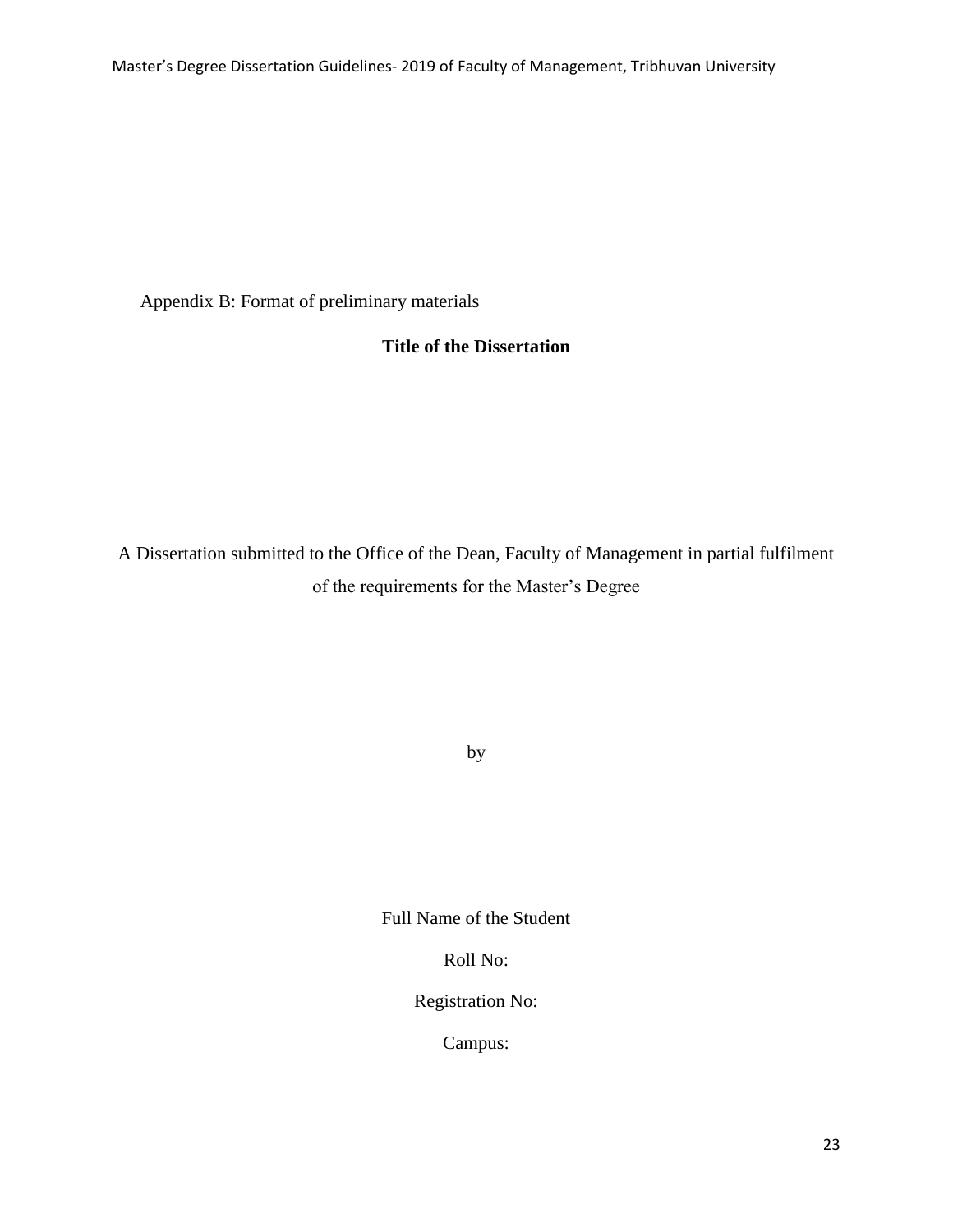Submission date (Month and Year)

#### **Certification of Authorship**

I hereby corroborate that I have researched and submitted the final draft of dissertation entitled "……………………………………………………………………". The work of this dissertation has not been submitted previously for the purpose of conferral of any degrees nor it has been proposed and presented as part of requirements for any other academic purposes.

The assistance and cooperation that I have received during this research work has been acknowledged. In addition, I declare that all information sources and literature used are cited in the reference section of the dissertation.

Name of the Candidate

Signature

Date of submission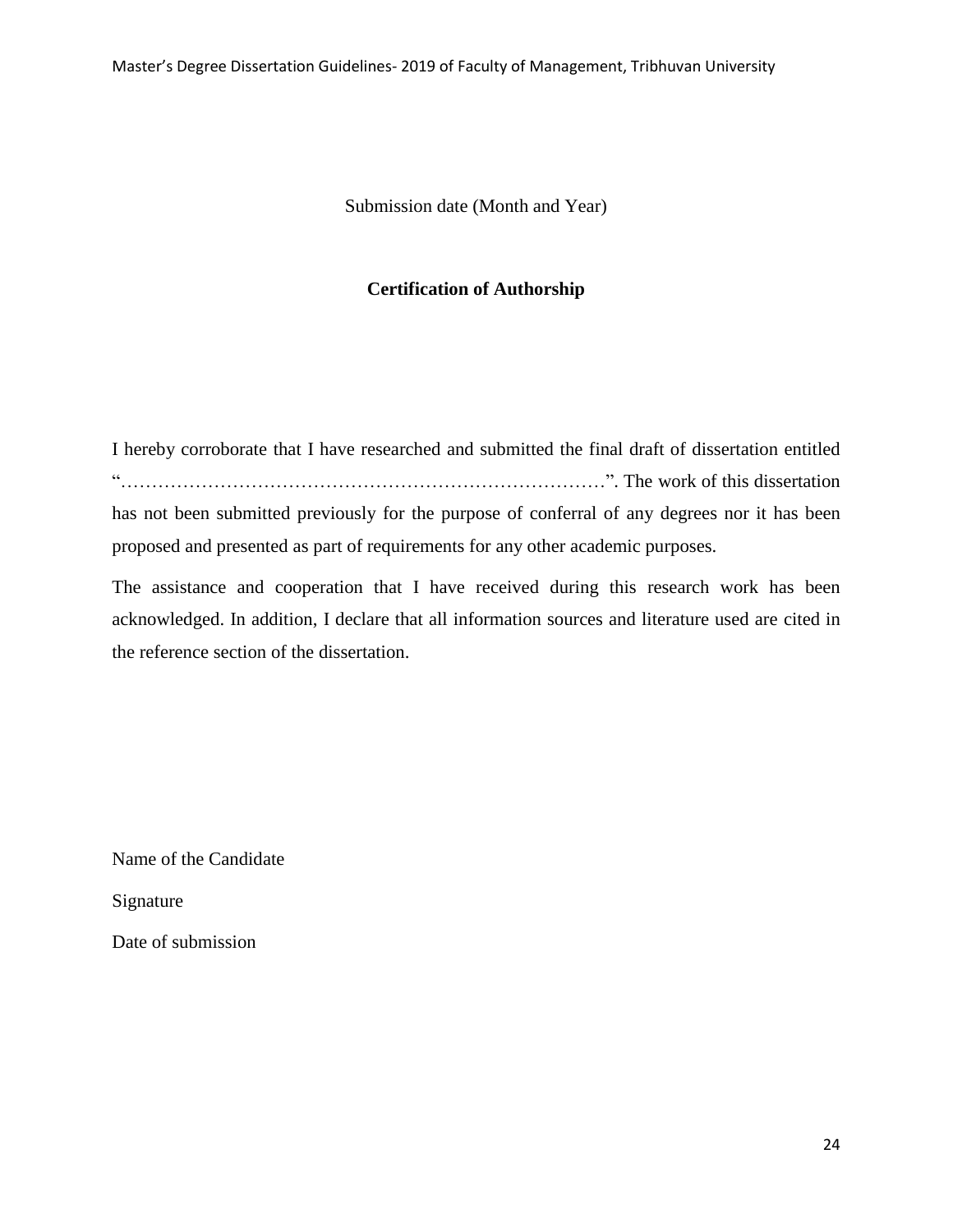## **Report of Research Committee**

| registered the dissertation for further progress. It is recommended to carry out the work as per |  |
|--------------------------------------------------------------------------------------------------|--|
|                                                                                                  |  |
| and submit the thesis for evaluation and viva voce examination.                                  |  |

| <b>Dissertation Proposal Defended Date:</b> |
|---------------------------------------------|
|                                             |
|                                             |
|                                             |
| <b>Dissertation Submitted Date:</b>         |
|                                             |
|                                             |
|                                             |
| <b>Dissertation Viva Voce Date:</b>         |
|                                             |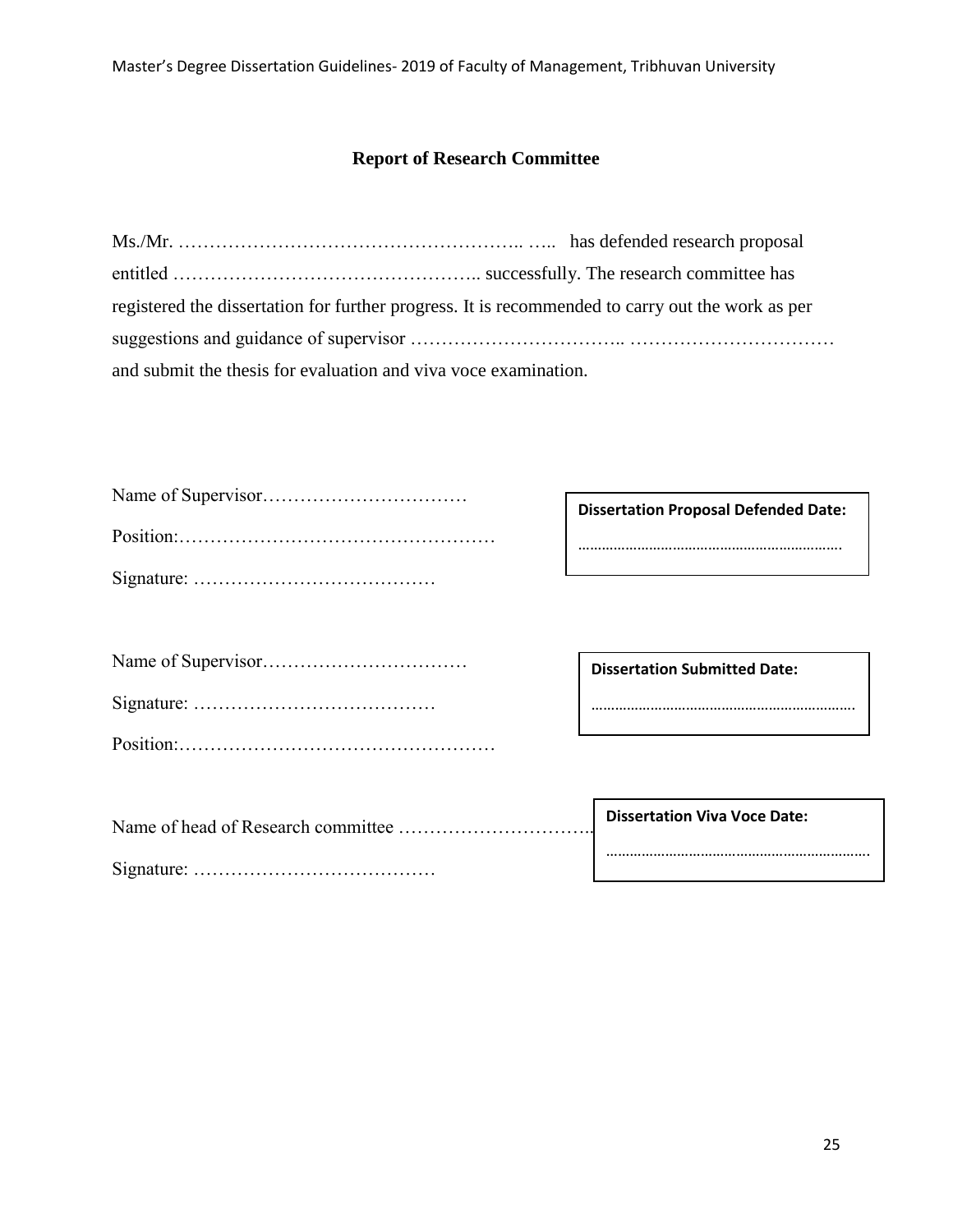## **Approval Sheet**

| We                                                                                                  |  |  |  |  |  |  |  |
|-----------------------------------------------------------------------------------------------------|--|--|--|--|--|--|--|
|                                                                                                     |  |  |  |  |  |  |  |
| of <b>Master of </b> We hereby certify that the dissertation is acceptable for the award of degree. |  |  |  |  |  |  |  |

**Dissertation Supervisor**

**\_\_\_\_\_\_\_\_\_\_\_\_\_\_\_\_\_\_\_\_\_\_\_\_\_\_\_**

**\_\_\_\_\_\_\_\_\_\_\_\_\_\_\_\_\_\_\_\_\_\_\_\_\_\_\_**

**Signature**

**Internal Examiner**

**Signature** 

**External Examiner**

**Signature**

**Chairperson, Research Committee**

**\_\_\_\_\_\_\_\_\_\_\_\_\_\_\_\_\_\_\_\_\_\_\_\_\_\_\_\_**

**Signature**

**Date**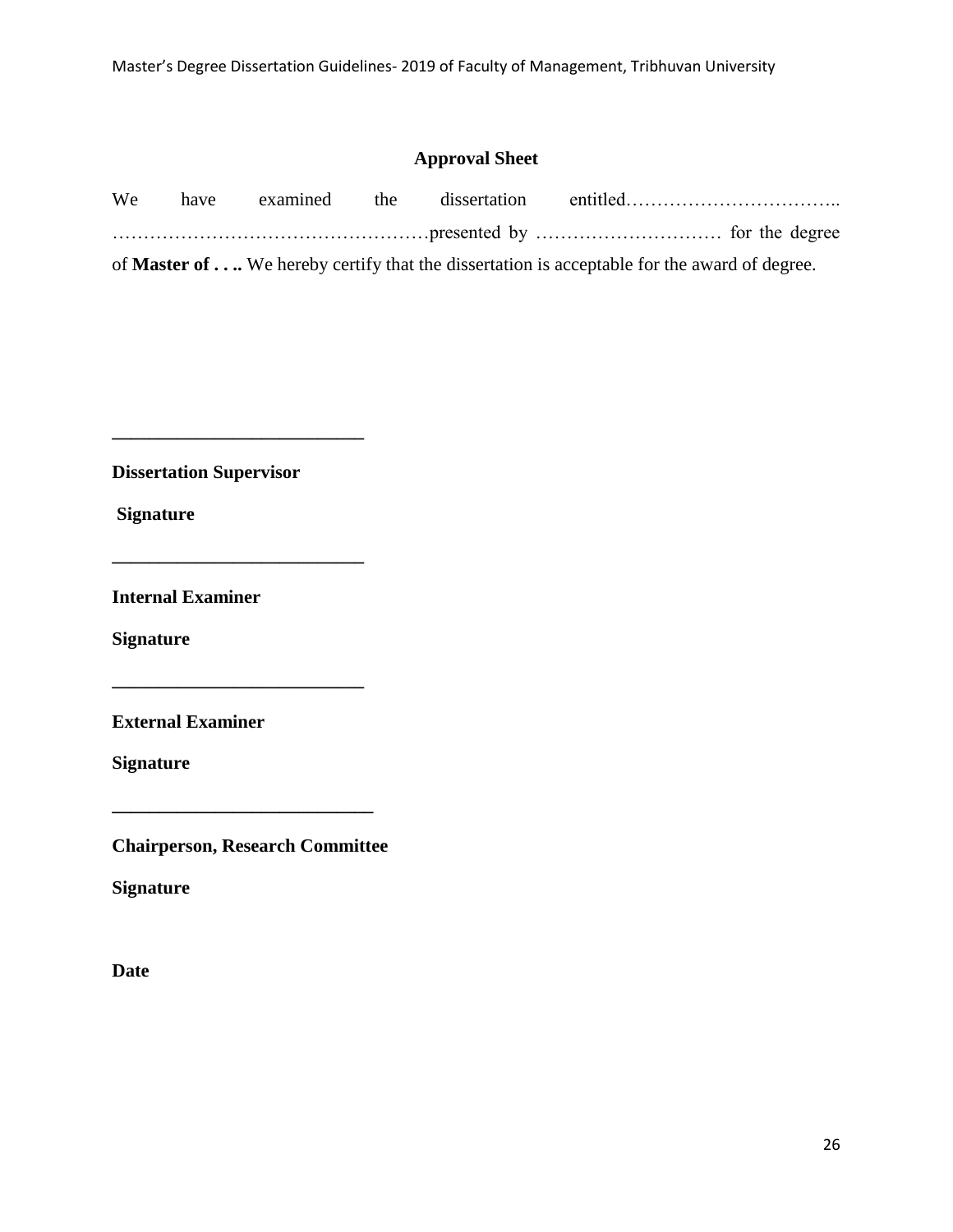Acknowledgements ……………………………………………………………………………………………… List of Contents …………………………………………………………………………………….. List of Tables …………………………………………………………………………………………… List of Figures ……………………………………………………………………………………………… Abbreviations …………………………………………………………………………………………… **Abstracts** ………………………………………………………………………………………….

## **Appendix C: Guidelines on tables and figures**

This Guidelines provides some useful tips for preparing Tables and Figures. These tips are based on APA style for Table and Figure layout. Users of this Guidelines are requested to refer to the Publication Guidelines of the American Psychological Association (sixth edition) for further assistance.